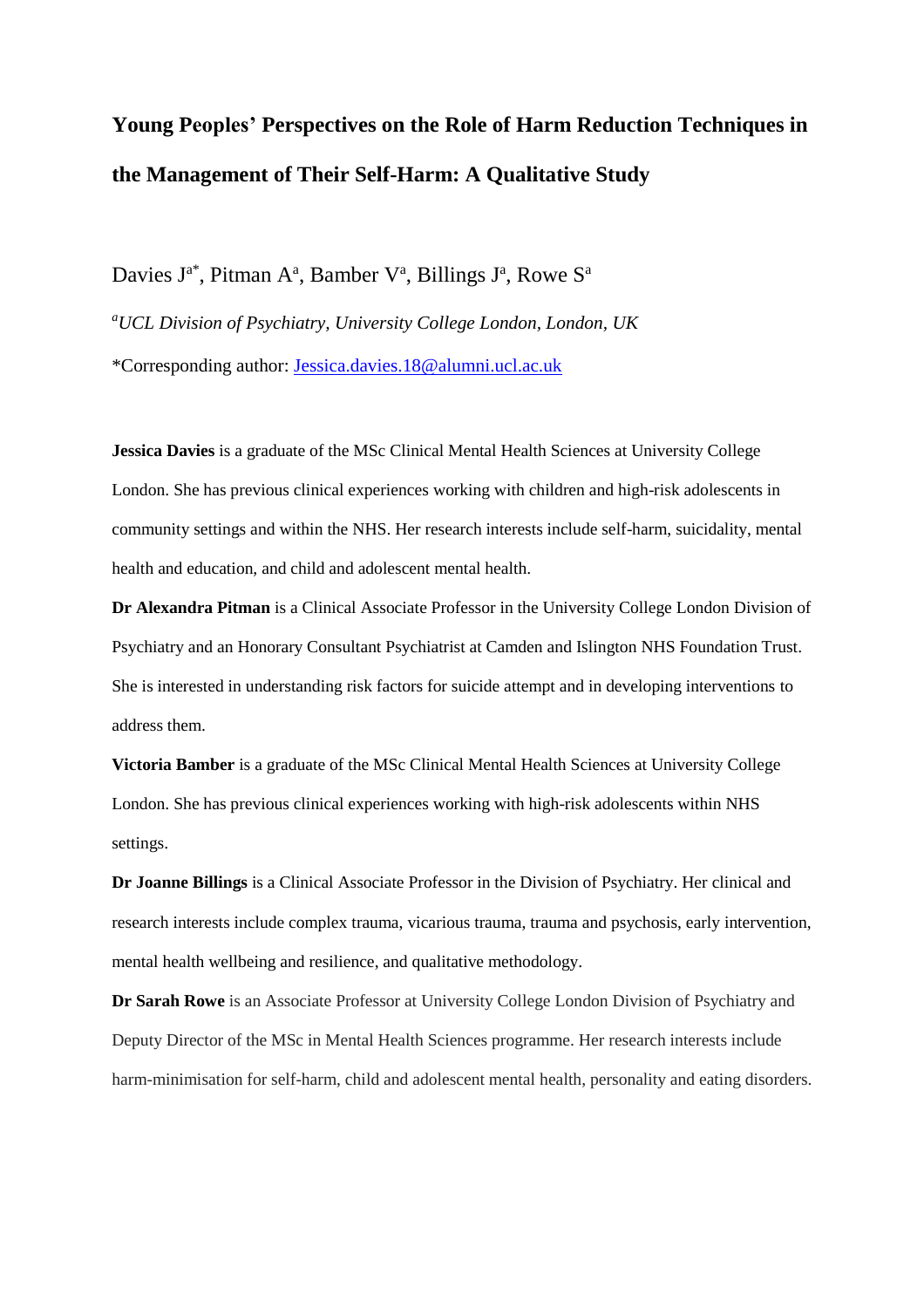# **Young Peoples' Perspectives on the Role of Harm Reduction Techniques in the Management of Their Self-Harm: A Qualitative Study**

**Objective:** Self-harm is a common phenomenon amongst young people, often used to regulate emotional distress. Over the last decade harm reduction approaches to selfharm have been introduced as a means to minimize risk and reinforce alternative coping strategies. However, there is a stark absence of research into the perceived usefulness of such techniques amongst adolescents, and previous studies have highlighted ethical concerns about advocating 'safer' forms of self-harm. This study aimed to investigate the perceived usefulness of harm reduction techniques for adolescents who self-harm.

**Method:** We purposively recruited current clients of a British early intervention program supporting young people in managing self-harm. We conducted semistructured interviews and analyzed transcripts using thematic analysis.

**Results:** Eleven interviews with service users aged 14 to 15 years identified three main themes: (1) Controlling the uncontrollable; (2) Barriers to practising safer self-harm; and (3) Developing a broad repertoire of harm reduction techniques. Participants expressed mixed views regarding the usefulness of such approaches. Some described greater competence and empowerment in self-harm management, whilst others described the utility of harm reduction methods as either short-lived or situationspecific, with the potential for misuse of anatomical knowledge to cause further harm to high-risk adolescents.

**Conclusion:** The findings from our sample suggest harm reduction techniques have a place in self-harm management for some individuals, but their usage should be monitored and offered alongside alternative strategies and therapeutic support. Our study highlights the need for further research on who would benefit from these techniques and how they can be implemented successfully.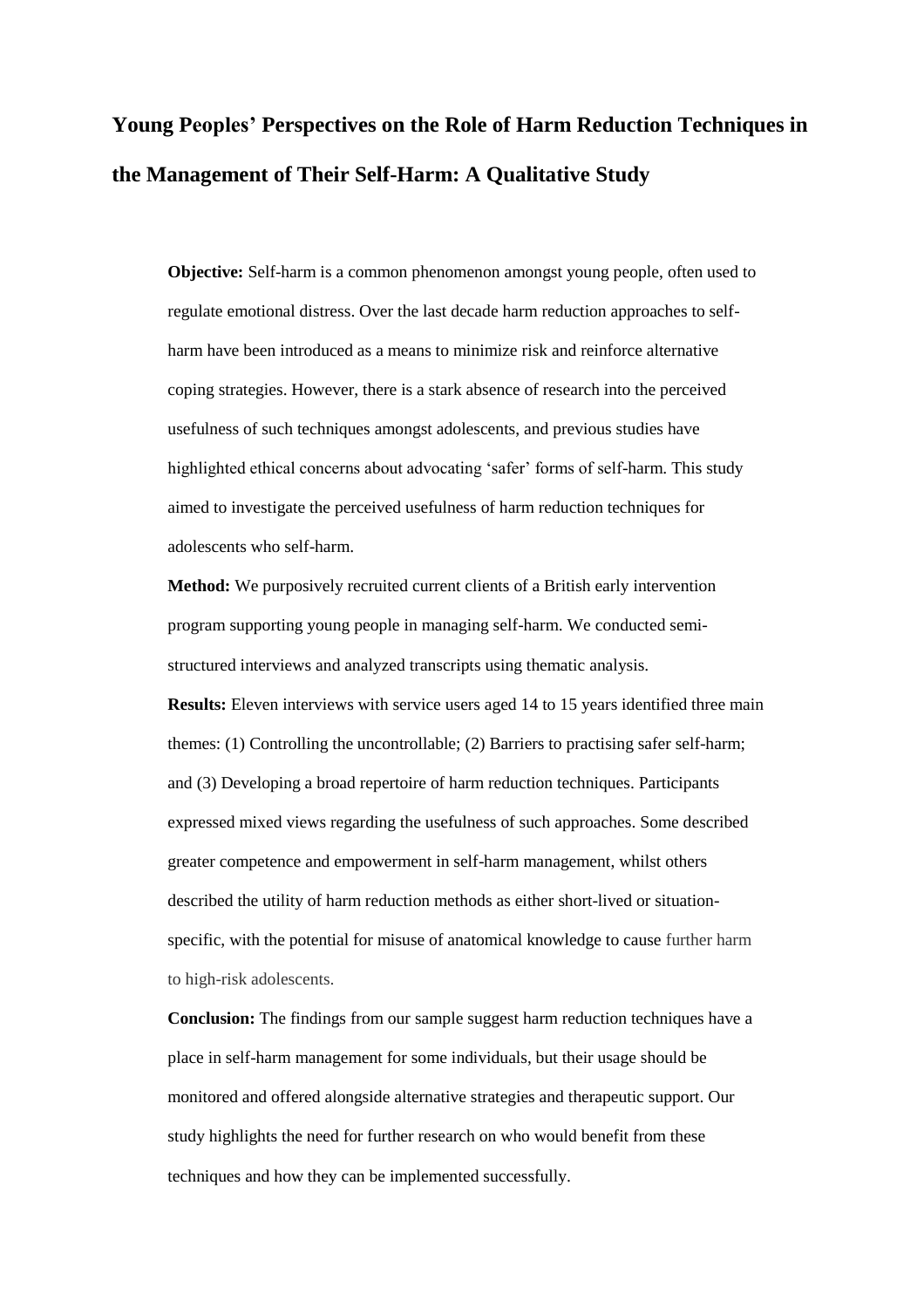Keywords: self-harm, self-injury, harm reduction, harm minimization, young people

# **Highlights**

- (1) Harm reduction can help people who self–harm manage distress and maintain autonomy
- (2) People who self-harm have a broad repertoire of harm reduction techniques
- (3) Harm reduction can help reduce long-term damage and frequency of self-harm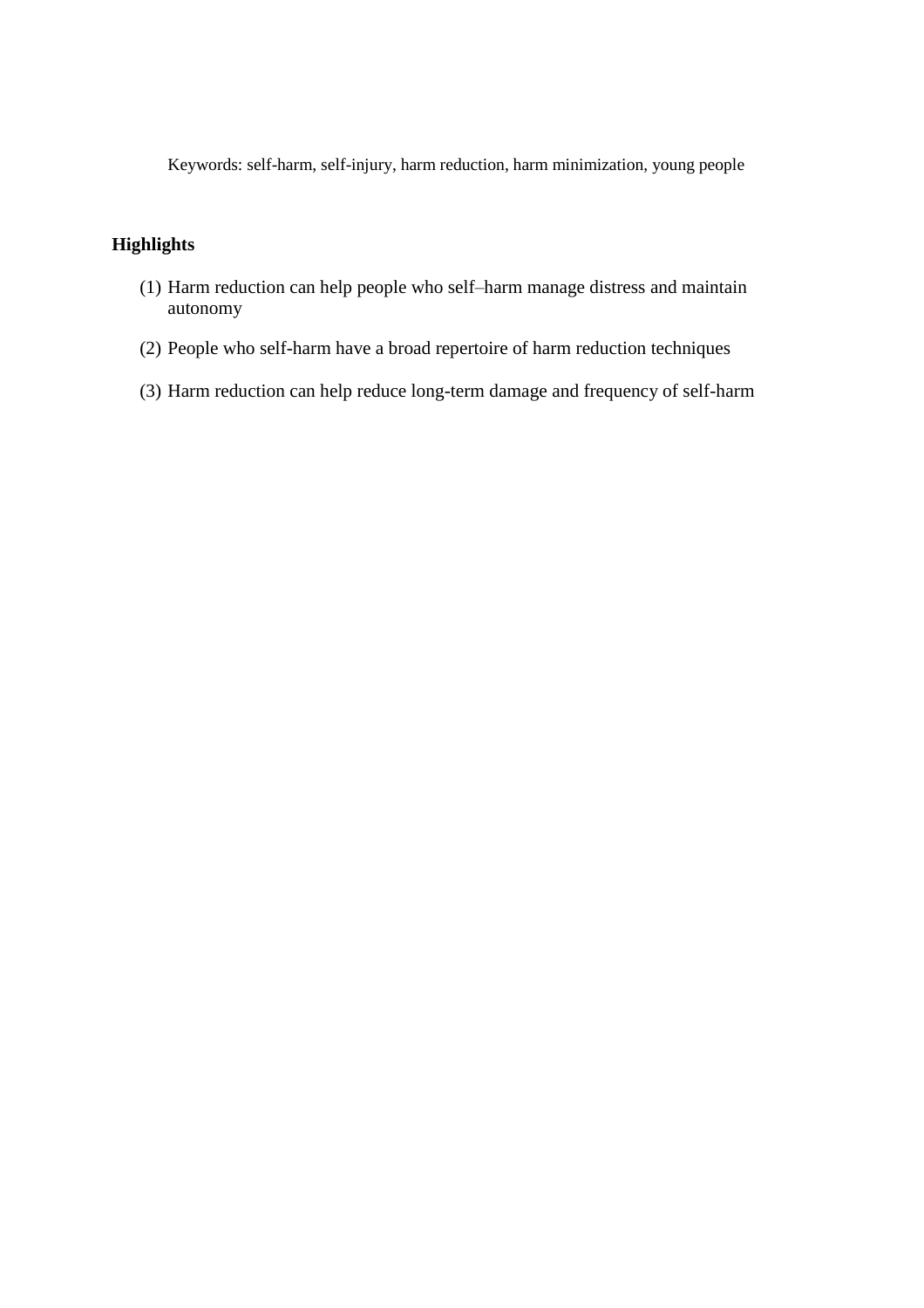#### **Introduction**

Self-harm refers to any non-fatal act performed with the intention of causing harm to oneself (Owens, Hansford, Sharkey, & Ford, 2016), including self-injury (cutting, self-battery) or self-poisoning (overdose, ingestion of toxic substances) (Hawton, Saunders, & O'Connor, 2012). Self-harm is relatively common in adolescence, practiced by approximately one in five to one in ten young people (Doyle, Treacy, & Sheridan, 2015). Despite the perceived benefits of relieving emotional distress (Townsend, 2014), self-harm carries risks of scarring, tendon damage, and serious blood loss (Gurung, 2018), and is a risk factor for psychosocial problems (Borschmann et al., 2017), repeat self-harm (Cully, 2019), accidental death (Hawton, Harriss, & Zahl, 2006) and suicide (Hawton et al., 2015a). It is therefore important to understand how adolescents manage their self-harm in ways that reduce such risks.

Harm reduction approaches for self-harm were developed following service user requests for autonomy and self-management (Gonzales & Bergstrom, 2013). Primarily focused on self-injury, techniques aim to lessen long-term damage and self-harm frequency; including engaging in less physically damaging behaviors such as pinging elastic bands against the skin, providing anatomical information to reduce tissue damage, or providing first aid kits for wound-care (Pengelly, Ford, Blenkiron, & Reilly, 2008). This approach recognizes self-harm as a means of coping with distress (Madge et al., 2011) whilst rejecting traditional preventative strategies thought to introduce unrealistic expectations (Kelly, Jorm, Kitchener, & Langlands, 2008; Inckle, 2011) and behavioral escalation (Holley, Horton, Cartmail, & Bradley, 2012). However, there are ethical concerns about advocating 'safer' forms of self-harm, including concerns amongst professionals that failing to prevent injury might constitute a breach of duty of care (Sullivan, 2017) and encourage self-harm whilst neglecting underlying psychological causes (Sullivan, 2019). Also, whilst some clinicians feel comfortable advising on wound-care, they are less willing to provide anatomical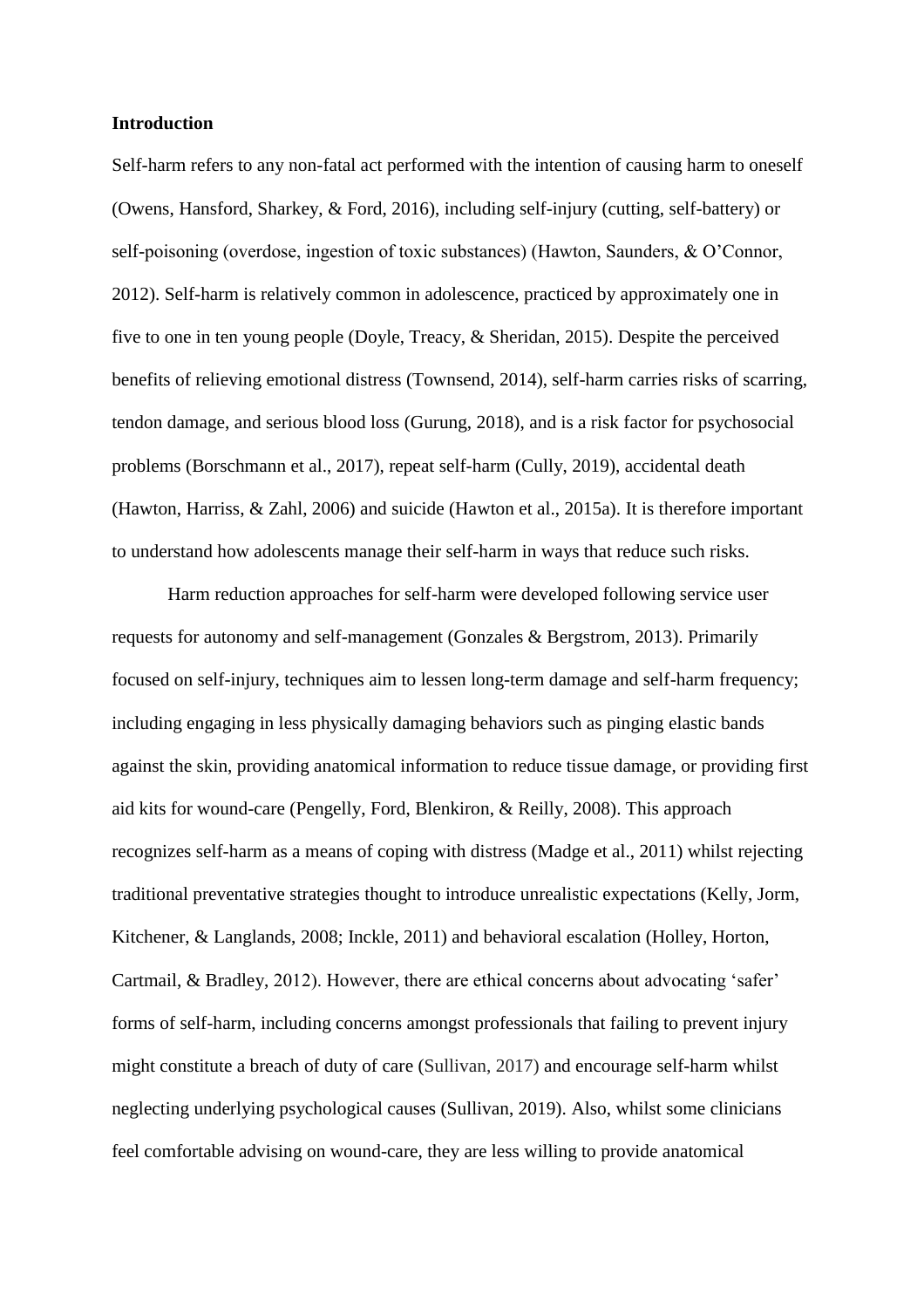information or sterile razors (Hosie & Dickens, 2018), due to the potential to escalate risk of harm (James, Samuels, Moran, & Stewart, 2017). Conversely, these approaches may be justified if it reduces the damage associated with self-harm (Sullivan, 2017).

There is a lack of research investigating the effectiveness and acceptability of harmreduction approaches for self-harm. The limited number of studies include a retrospective analysis of adolescent in-patient experiences (Livesey, 2009), and a six-year audit report across three female forensic in-patient units examining the prevalence of self-harm before and after implementation of a harm reduction program (Birch, Cole, Hunt, Edwards, & Reaney, 2011). Whilst these studies were conducted within clinical settings and involved small participant samples, they establish promising applications of the harm reduction paradigm in supporting those who self-harm. Conversely, Wadman et al. (2019)'s mixed methods analysis of adolescent perspectives on harm reduction reported low acceptability of such approaches. Although this work included community samples, it explored young people's views on a narrower range of harm reduction techniques, which included squeezing ice cubes, but not on anatomical information or damage limitation techniques.

Considering these concerns, and the general lack of research on this topic, we aimed to conduct qualitative interviews to explore young people's perspectives on harm reduction techniques in managing their self-harm.

## **Method**

#### *Study design*

This study formed part of a wider project investigating perceptions of harm reduction among adolescents who self-harm, their parents, and practitioners. To address our aim, we followed an interpretivist epistemological approach (Aliyu, Singhry, Adamu, & Abubakar, 2015), using face-to-face semi-structured interviews to investigate adolescents' views of harm reduction techniques in managing their self-harm.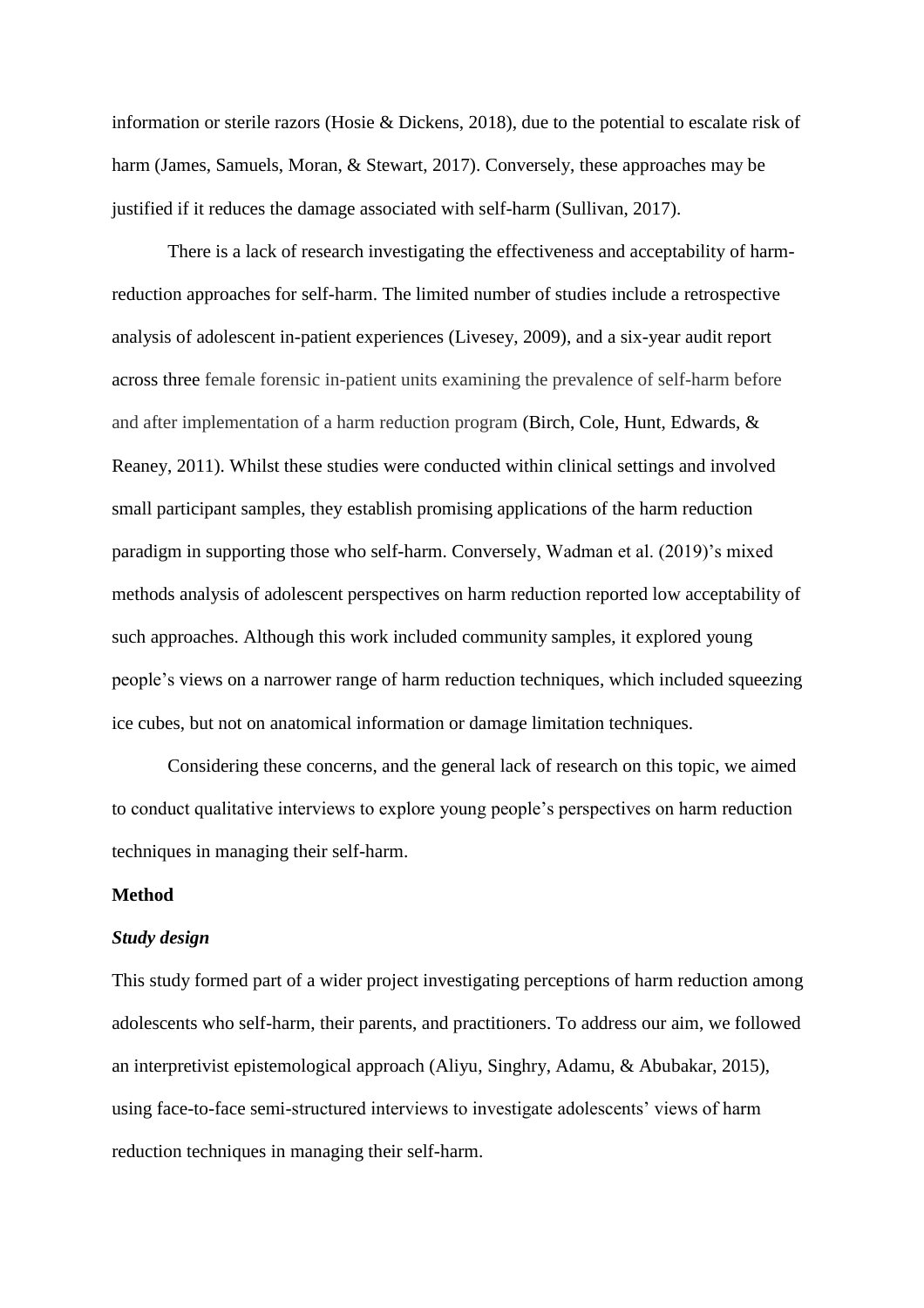#### *Participants*

We purposively recruited current clients of Mind and Body (MAB); an early intervention program supporting young people (aged 13-17 years) who engage in or may be vulnerable to self-harming behaviours. The MAB program is facilitated through Addaction; one of the UK's leading substance misuse and mental health treatment charities. The charity supports individuals who do not meet the threshold for Child and Adolescent Mental Health Services but could benefit from specialised input. Its programmes advocate harm reduction techniques and encourage young people to create their own strategies to manage self-harm. MAB offers support throughout the English county of Kent through school-based programs or within the community, comprising of eight group sessions accompanied by three one-to-one sessions with a practitioner for needs-based support. Our inclusion criteria were attendees who were either currently self-harming or reported a history of self-harm.

### *Reflexivity*

Interviews were conducted by the lead author (JD), who has lived experience of self-harm and an interest in its clinical management. Her personal stance on harm reduction supported its usage in managing self-harm. Due to JD's lived experience, she attended regular supervision with a clinical academic throughout the process of data collection and analysis and ensured clear access to clinical resources in the event that risk issues arose during the course of the study. Other members of the research team were a Research Psychiatrist (AP), Research Psychologist (SR), MSc student (VB), and a Consultant Clinical Psychologist and qualitative mental health researcher (JB). Their views were broadly positive towards harm reduction as potentially offering advantages to people who self-harm. JD had no previous contact with interviewees before the study.

#### *Materials*

*Topic guide*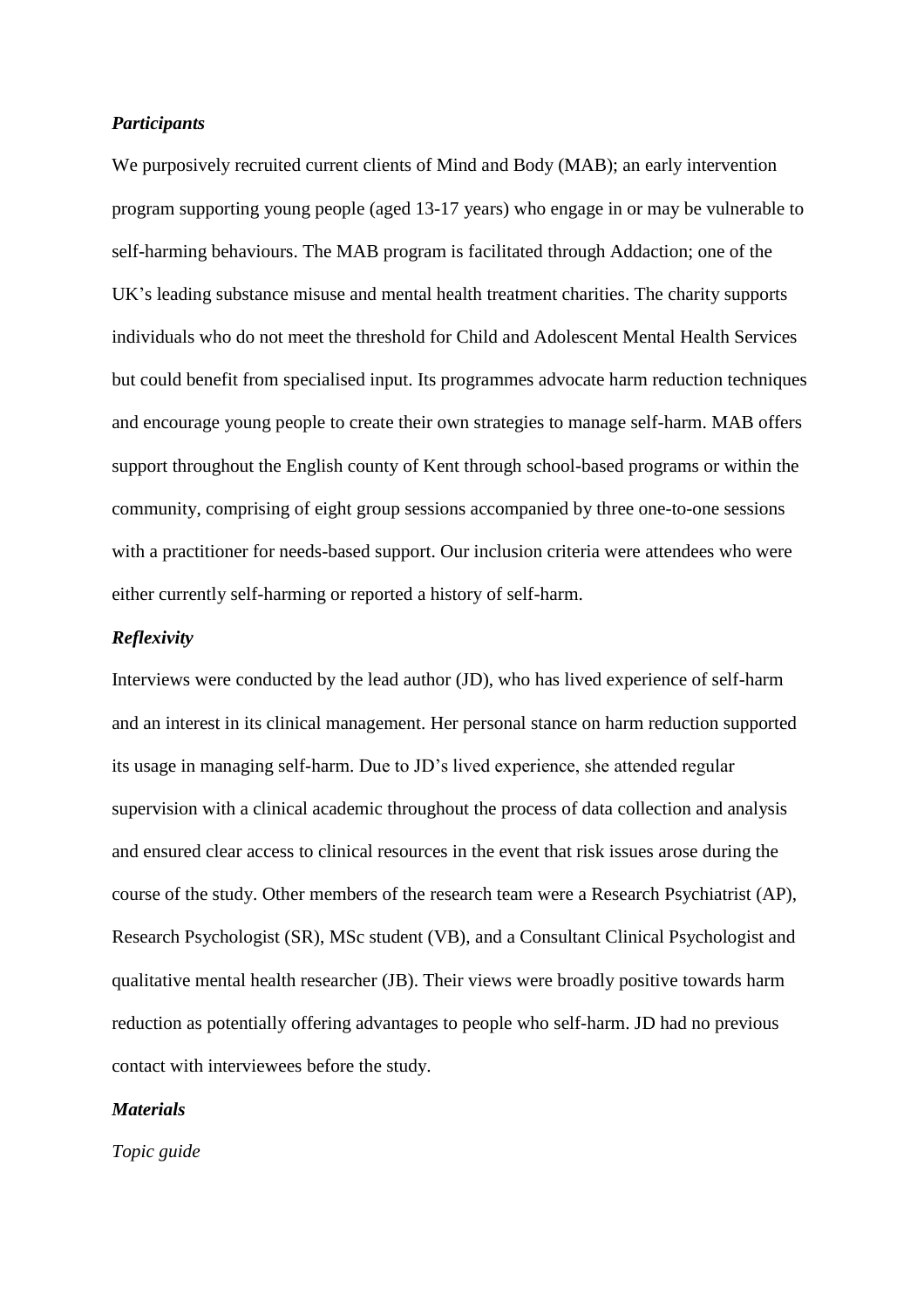As adolescent perspectives of harm reduction are currently under-researched, the study's topic guide (see supplemental Appendix A) was influenced by policy literature (NICE, 2011), published research involving staff views (Hosie & Dickens, 2018), limited harm reduction literature (Inckle, 2011; Peters et al., in preparation), and suggestions from an advisory group of three previous MAB clients. The drafted guide was further refined in a focus group comprised of six mental health researchers, led by SR. An adolescent volunteer with a history of self-harm was recruited for a pilot interview to assess the topic guide's acceptability (Polit & Beck, 2006). We sought advice through social media regarding how best to approach this sensitive topic and optimize information disclosure whilst protecting participants' wellbeing.

## *Procedure*

Participants were interviewed towards the end of their involvement with the MAB program. Those receiving community-based support were interviewed in private rooms in youth centers; those enlisted in school-based programs were interviewed in private classrooms at their schools. Interviews lasted between 23 and 53 minutes, and no additional persons were present. An encrypted dictaphone recorded interviews. Fieldnotes and reflective notes were created following interviews to assist transcribing and analysis. Respondents received £15 vouchers upon completion in acknowledgement of their time. The topic guide was revised iteratively between interviews, but no repeat interviews were conducted. Participants were offered the option of receiving a copy of their transcript to comment on.

Ethical approval was granted by the UCL Research Ethics Committee (ID: 15303/001).

#### *Data Analysis*

Interviews were audio-recorded and transcribed verbatim by JD. Participants' names were pseudonymized to mask identity. We used thematic analysis (Braun & Clarke, 2006) with an inductive approach to derive analytic themes from interviewees' experiences.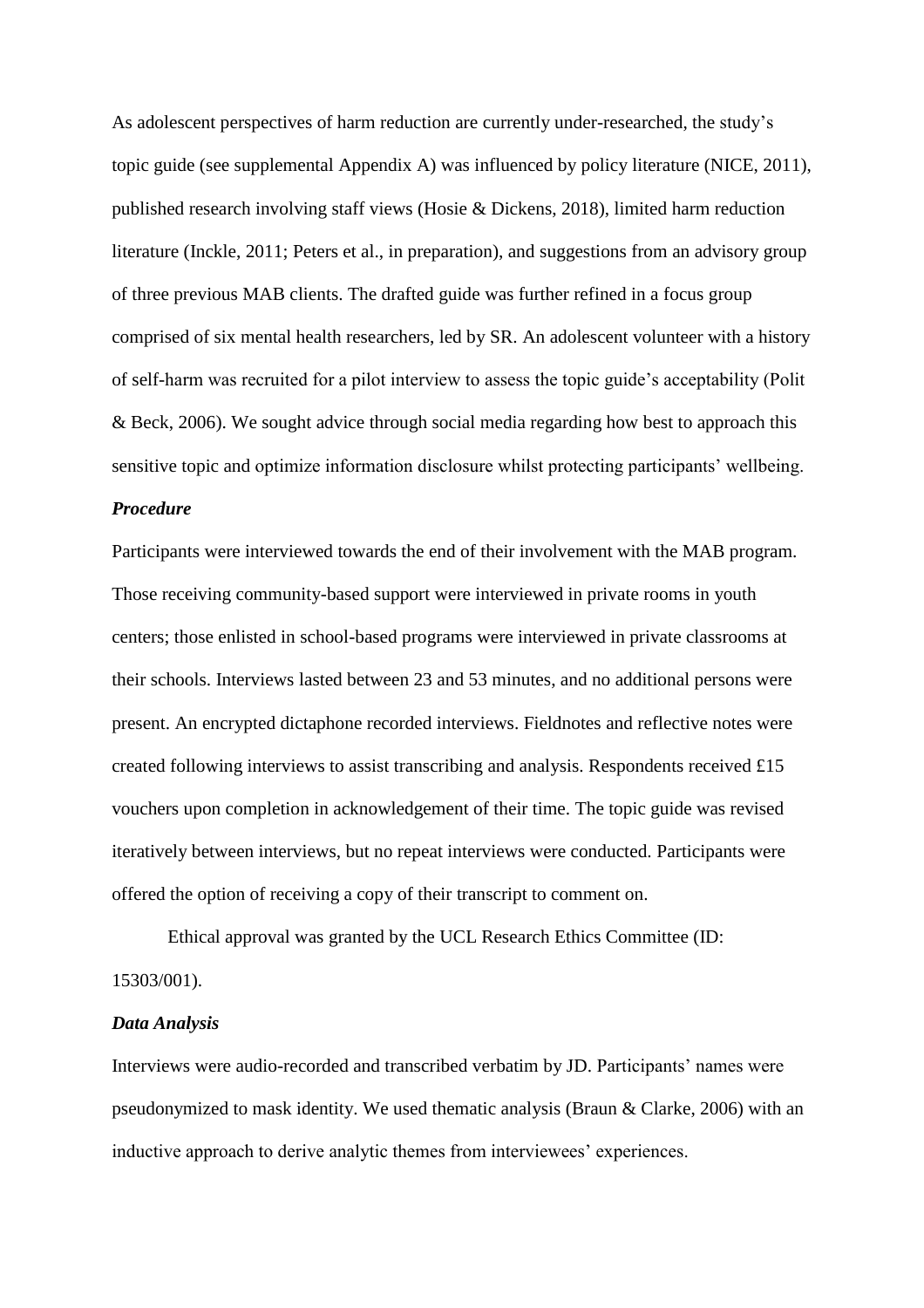Two researchers (JD & VB) coded the first two transcripts independently. They discussed coding throughout, identifying pre-existing biases and blind spots within initial analysis. The remaining transcripts were coded solely by JD. Emergent themes were checked across transcripts and repeatedly discussed with the team to enhance validity.

### **Results**

## *Participant Characteristics*

Forty-one adolescents met inclusion criteria. Seven decided not to participate due to external commitments, and 22 declined without indicating reasons. Twelve interviews were therefore conducted, although one was omitted from analysis due to issues with written parental consent. Consequently, data from 11 interviews were fully analysed and data saturation was reached in this process. Nine participants were sent transcripts, although none suggested edits. Four participants were community clients and seven from secondary schools throughout Kent. Participant characteristics are summarized in Table 1.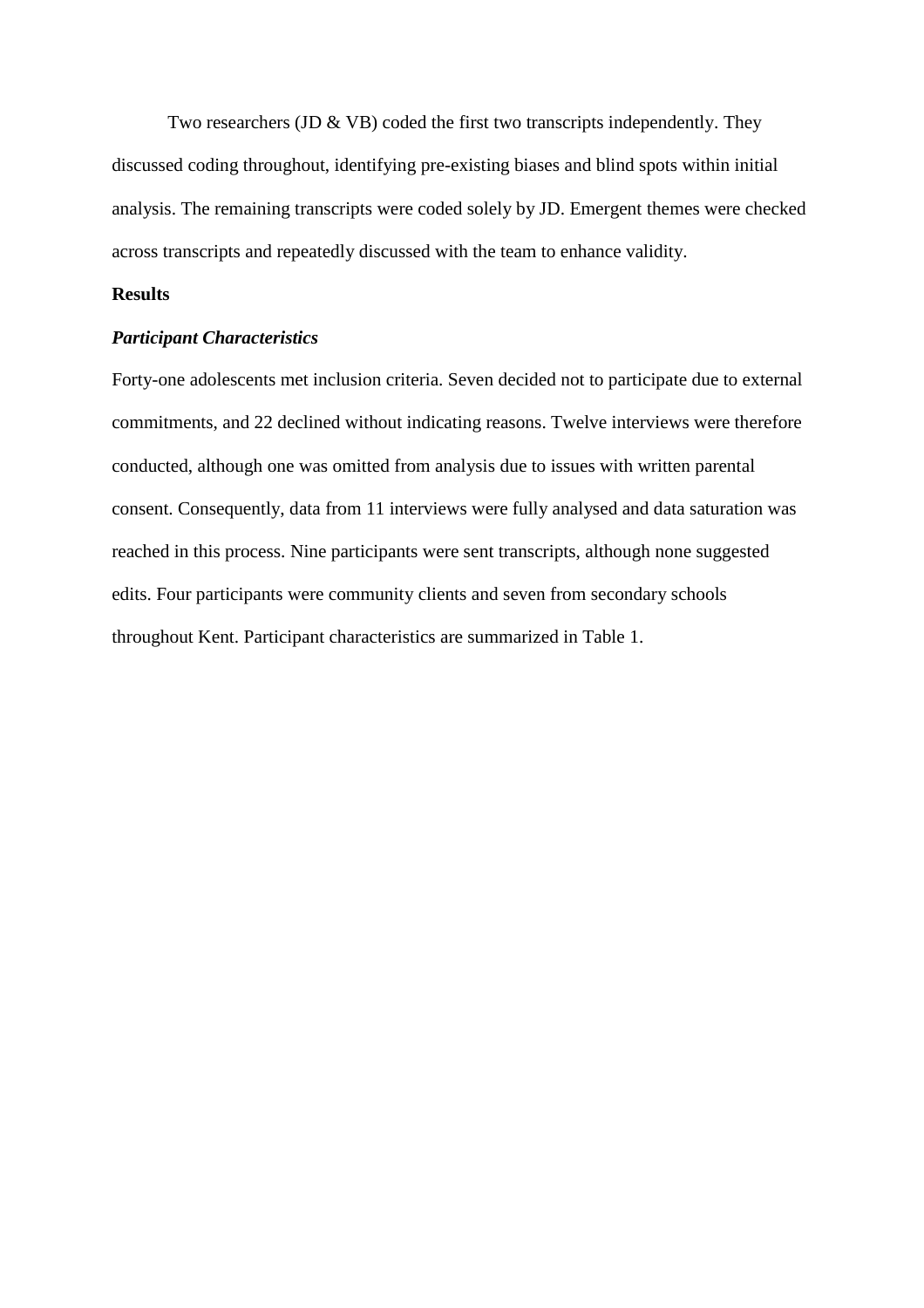| Pseudonym | Age at    | Gender | Ethnicity     | Age at    | Current/past | Reported         | Reported precursors to    | Reported methods of harm        |
|-----------|-----------|--------|---------------|-----------|--------------|------------------|---------------------------|---------------------------------|
|           | interview |        |               | onset of  | self-harm    | $method(s)$ of   | self-harm                 | reduction techniques used       |
|           |           |        |               | self-harm |              | harm             |                           |                                 |
| Anna      | 14        | Female | White British | 12        | Current      | Cutting,         | School stressors, family  | Pinging elastic bands against   |
|           |           |        |               |           |              | friction burns   | conflict                  | skin, squeezing ice cubes       |
| Beth      | 15        | Female | White British | 13.5      | Current      | Cutting          | Bereavement, school       | Pinging elastic bands against   |
|           |           |        |               |           |              |                  | stressors                 | skin, squeezing ice cubes,      |
|           |           |        |               |           |              |                  |                           | wound-care                      |
| Cathy     | 15        | Female | White Irish   | 13        | Past         | Cutting,         | Stressful home            | Pinging elastic bands against   |
|           |           |        |               |           |              | digging nails    | environment, friendship   | skin, shortening fingernail     |
|           |           |        |               |           |              | into skin,       | breakdown, lack of        | length, wound-care to reduce    |
|           |           |        |               |           |              | restricting food | control, school stressors | scarring, sterilizing equipment |

Table 1. Participant characteristics (n=11).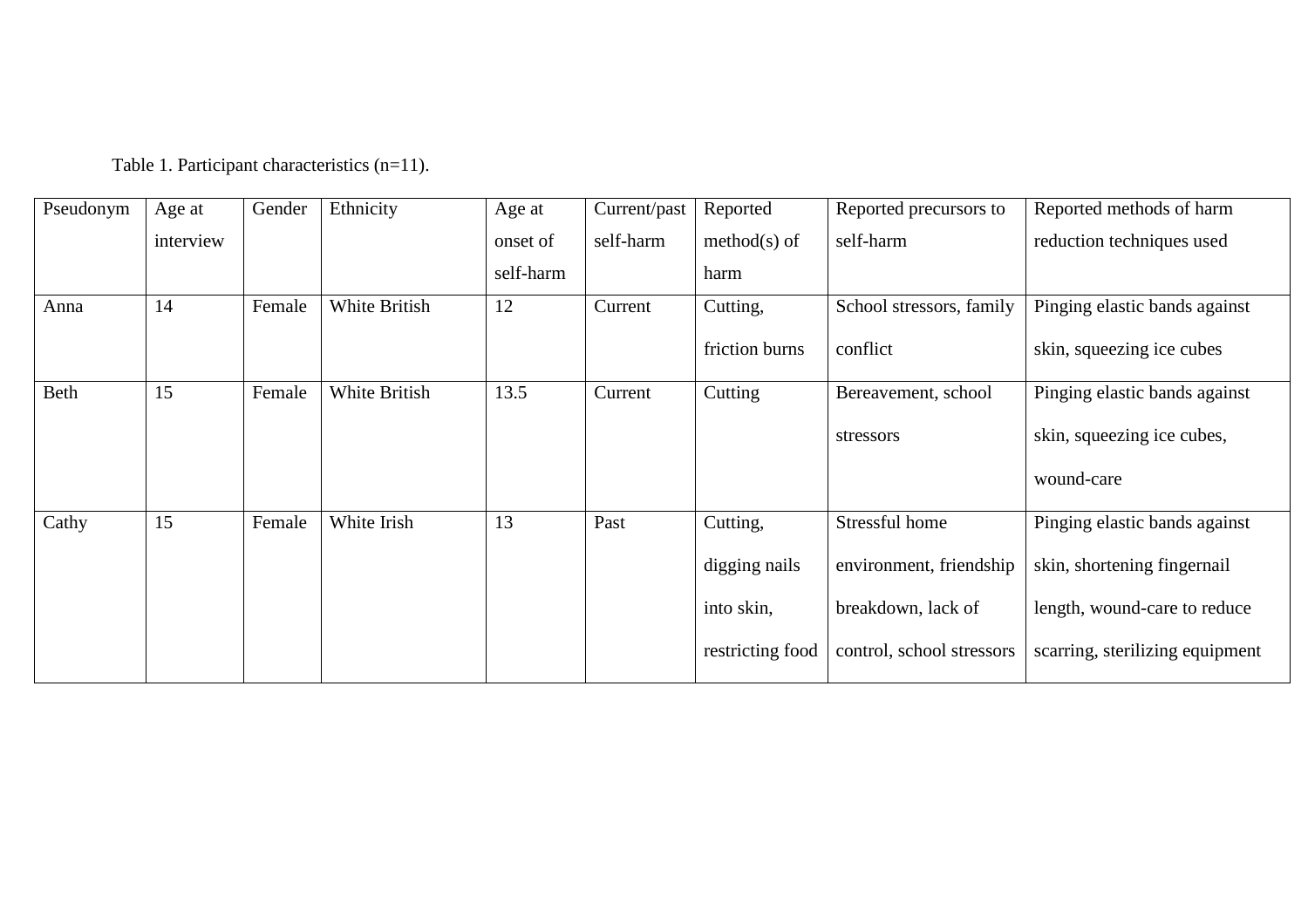| Donna  | 15 | Female | White British  | 13 | Current | Cutting,         | Lack of control, school | Pinging elastic bands against      |
|--------|----|--------|----------------|----|---------|------------------|-------------------------|------------------------------------|
|        |    |        |                |    |         | digging nails    | stressors, friendship   | skin, eating spicy food,           |
|        |    |        |                |    |         | into skin        | breakdown               | punching pillows, sterilizing      |
|        |    |        |                |    |         |                  |                         | equipment, wound-care,             |
|        |    |        |                |    |         |                  |                         | pinching skin as an alternative to |
|        |    |        |                |    |         |                  |                         | cutting                            |
| Elsa   | 15 | Female | White British  | 15 | Current | Cutting, hitting | Frustrations, boredom,  | Wound-care                         |
|        |    |        |                |    |         | hard surfaces    | guilt                   |                                    |
| Freya  | 15 | Female | White/Eastern  | 11 | Past    | Cutting,         | Life events concerning  | Running hands under cold water,    |
|        |    |        | European mixed |    |         | burning,         | family                  | wound-care, sterilizing            |
|        |    |        |                |    |         | picking skin     |                         | equipment                          |
| George | 15 | Male   | White British  | 14 | Past    | Cutting          | Bullying,               | Pinging elastic band against       |
|        |    |        |                |    |         |                  | overwhelming events     | skin, wound-care, sterilizing      |
|        |    |        |                |    |         |                  |                         | equipment                          |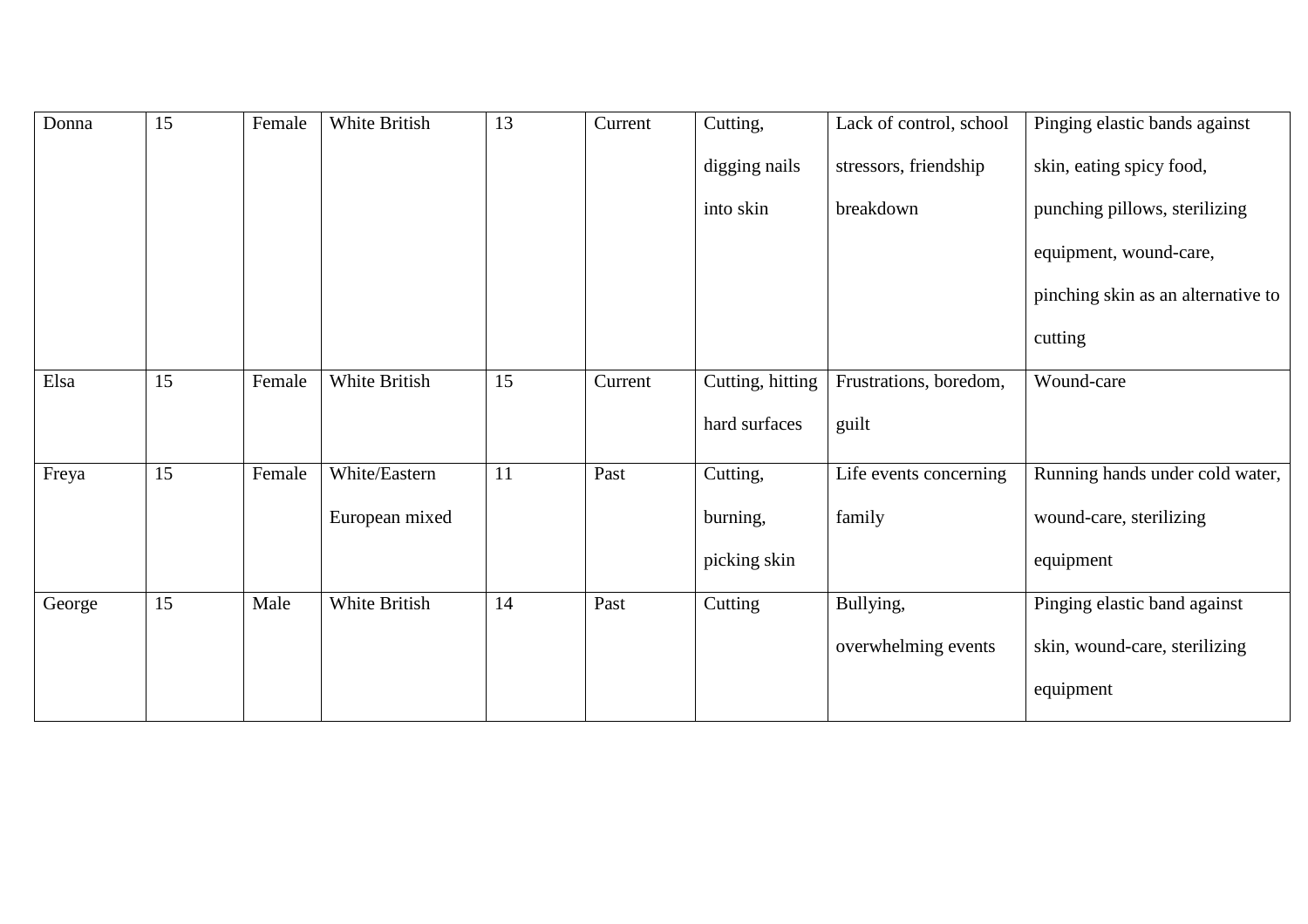| Harry | 15 | Male   | White British | 13 | Past | Cutting, taking  | Bullying, struggling   | Hitting punching bags and         |
|-------|----|--------|---------------|----|------|------------------|------------------------|-----------------------------------|
|       |    |        |               |    |      | pills, overdose  | with school and home-  | pillows, learning anatomical      |
|       |    |        |               |    |      |                  | life                   | information, biting tongue as an  |
|       |    |        |               |    |      |                  |                        | alternative to cutting            |
| Isaac | 15 | Male   | White British | 12 | Past | Cutting, hitting | Low mood, sensation    | Wound-care, sterilizing           |
|       |    |        |               |    |      | hard surfaces    | seeking                | equipment, pinging elastic band   |
|       |    |        |               |    |      |                  |                        | against skin, eating sour sweets, |
|       |    |        |               |    |      |                  |                        | punching pillows                  |
| Jane  | 15 | Female | White British | 14 | Past | Cutting,         | Bullying, friendship   | Pinging elastic band against      |
|       |    |        |               |    |      | scratching,      | breakdown, family      | skin, wound-care, sterilizing     |
|       |    |        |               |    |      | self-            | conflict, overwhelming | equipment                         |
|       |    |        |               |    |      | deprecation,     | emotions               |                                   |
|       |    |        |               |    |      | hitting hard     |                        |                                   |
|       |    |        |               |    |      | surfaces         |                        |                                   |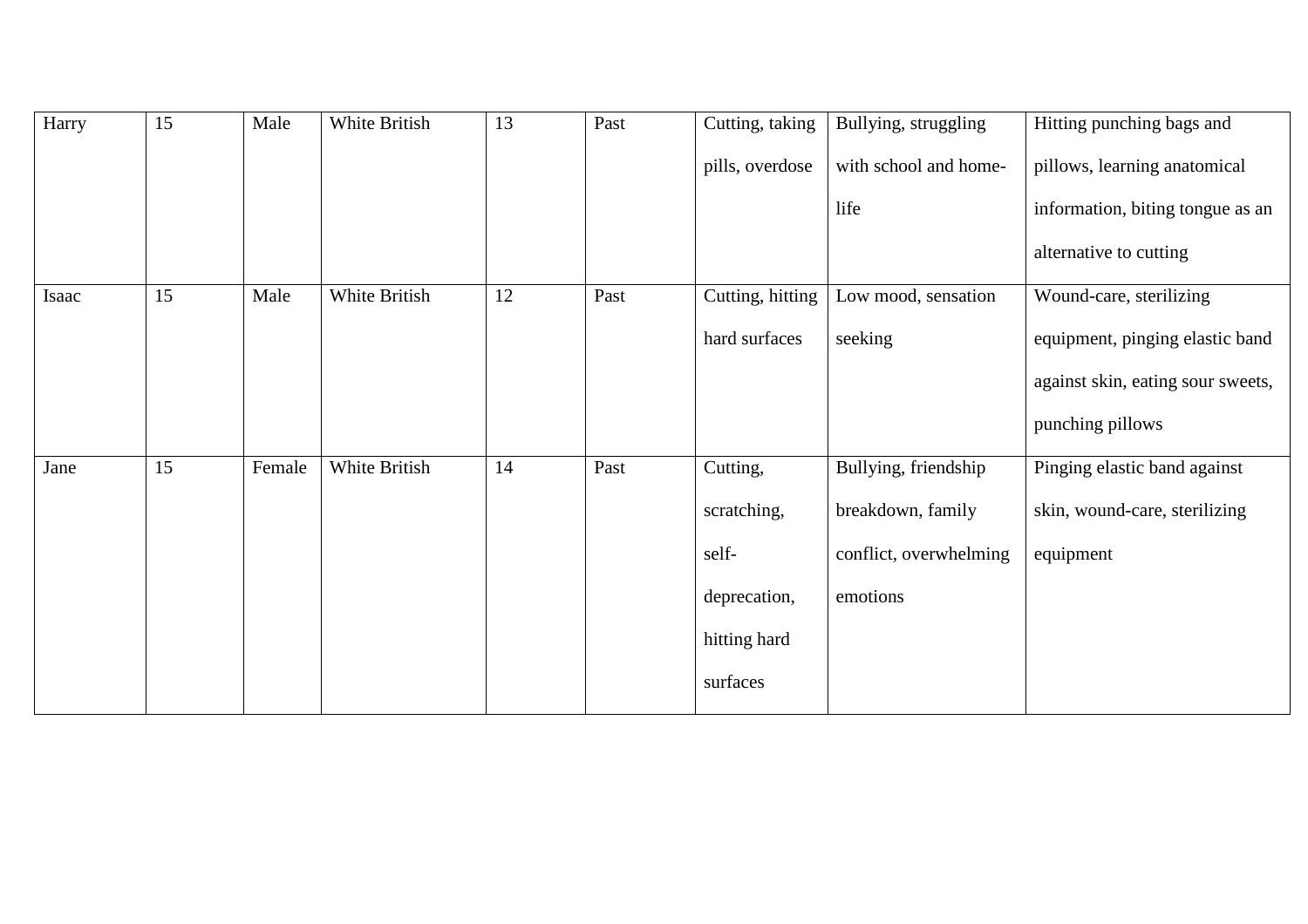| Keith | 15 | Male | White British | 11 | Past | Cutting,        | Nightmares, lack of | Punching pillows, eating sour |
|-------|----|------|---------------|----|------|-----------------|---------------------|-------------------------------|
|       |    |      |               |    |      | restricting     | control, life event | sweets, wound-care            |
|       |    |      |               |    |      | food, bingeing, | concerning family   |                               |
|       |    |      |               |    |      | hitting/kicking |                     |                               |
|       |    |      |               |    |      | hard surfaces,  |                     |                               |
|       |    |      |               |    |      | head banging,   |                     |                               |
|       |    |      |               |    |      | sleep           |                     |                               |
|       |    |      |               |    |      | deprivation     |                     |                               |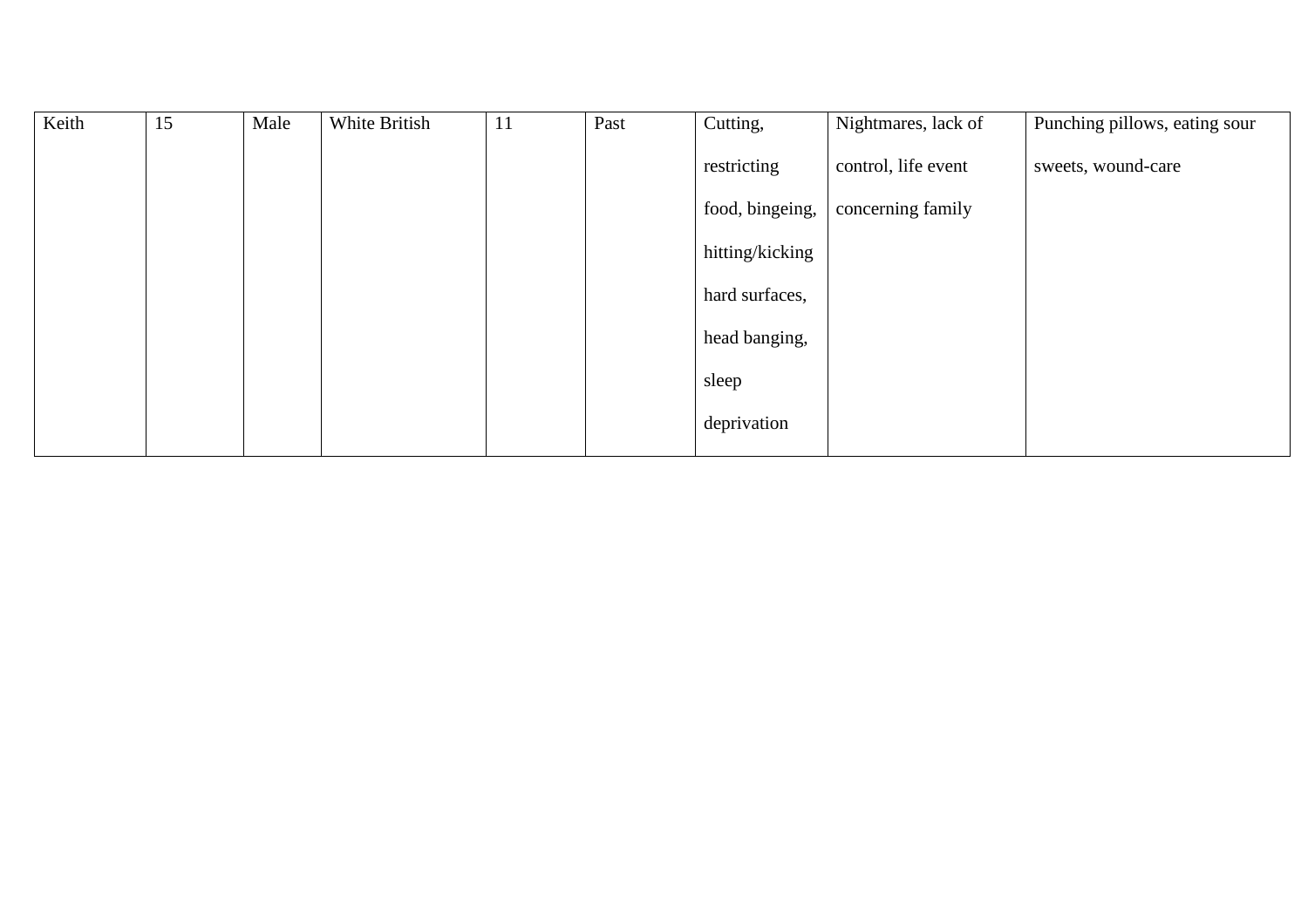# *Themes*

We identified three themes capturing young peoples' perceptions of harm reduction techniques in the management of their self-harm (see Table 2), discussed below using illustrative quotes.

| Theme                                           | Subthemes                               |
|-------------------------------------------------|-----------------------------------------|
| Theme 1: Controlling the uncontrollable         | 1a: The importance of autonomy          |
|                                                 | 1b: Doing something to help yourself    |
|                                                 | 1c: Less harm, same release             |
| Theme 2: Barriers to practising safer self-harm | 2a: A double-edged sword                |
|                                                 | 2b: Short-lived effects                 |
|                                                 | 2c: A lack of motivation                |
|                                                 | 2d: The strong influence of impulsivity |
| Theme 3: Developing a broad repertoire of harm  |                                         |
| reduction techniques                            |                                         |

# *Theme 1: Controlling the Uncontrollable.*

Many interviewees viewed self-harm as a strategy for coping with adverse life events and affective instability. This theme captured how engaging in harm reduction techniques helped them manage distress whilst regaining a sense of control through allowing them to self-harm in a safer way.

*The Importance of Autonomy.* This subtheme captures how a harm reduction paradigm provided young people with a sense of mastery over their self-harm. This included helping conceal their self-harm from others, particularly where they feared stigmatization.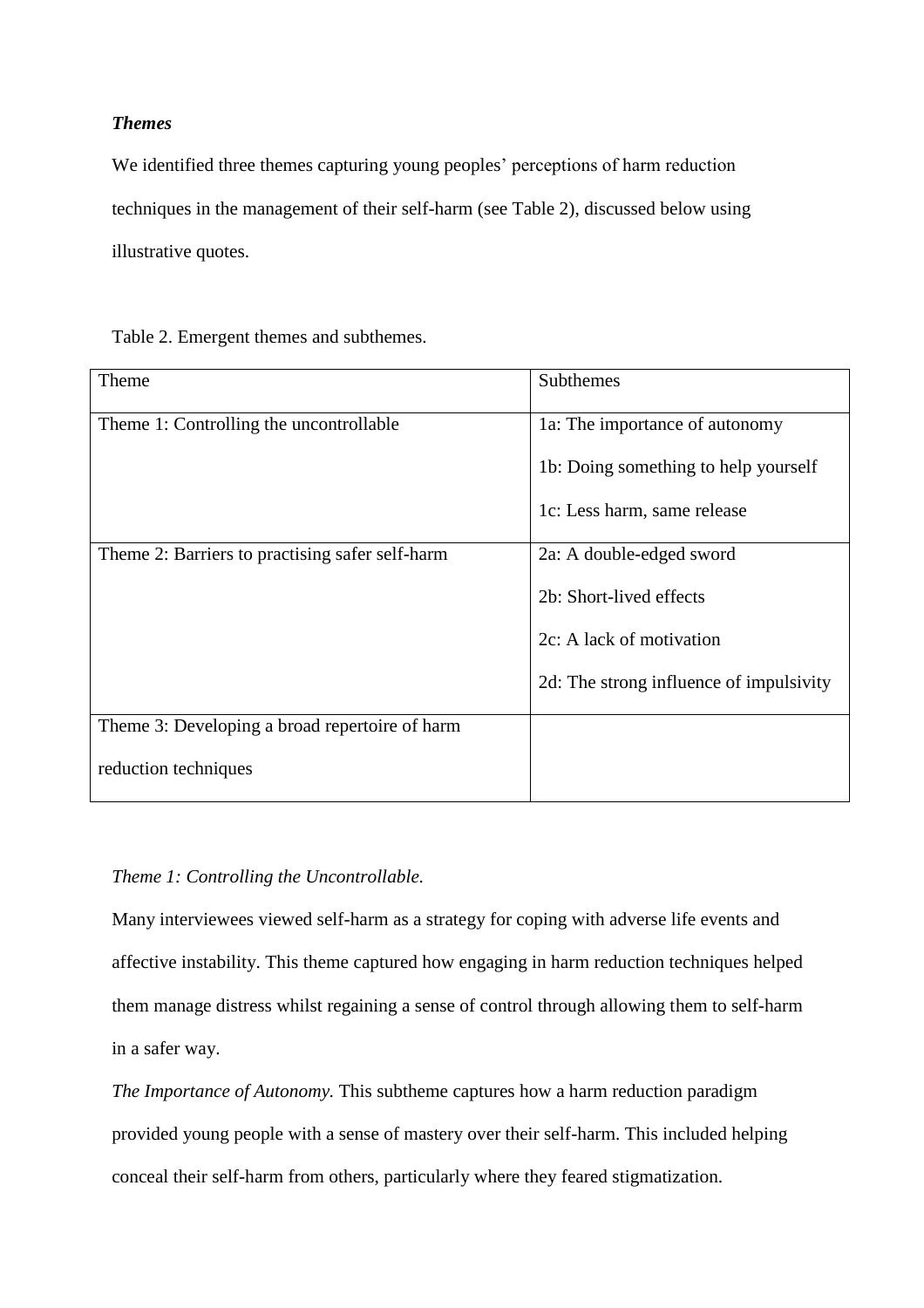For example, Harry expressed skepticism over disclosing to others; finding solace in harm-reducing information as a way to maintain secrecy of self-harm, whilst exercising a sense of responsibility in caring for himself. He described this in detail, explaining how*"…people got a way to not tell people and do it by themselves… people could just think you're bored when you're [pinging elastic bands], but really you're actually doing it to help yourself.*" He described this technique as unnoticed by onlookers, and therefore advantageous for adolescents who are concerned about bullying from peers.

Teaching effective wound-care procedures was viewed as very important by all interviewees, particularly when engaging in secretive harm. Donna supported how *"you should be able to treat [wounds] so it doesn't get progressively worse",* which is particularly significant as the majority of interviewees felt reluctant to disclose their self-harm to others. *Doing Something to Help Yourself.* Teaching adolescents alternative ways to harm, as well as providing anatomical information, was seen as equipping them with the ability to choose the extent of harm done to themselves, and to care for themselves properly following self-harm. Cathy suggested how caring for wounds could help others compensate psychologically for self-destructive acts: *"A lot of [people] feel guilty afterwards, and they kinda wanna do something to compensate for the fact that they just self-harmed…[wound-caring] might make them feel a bit better about themselves."*

Some expressed a shift towards feeling more compassionate towards themselves after learning about harm reduction techniques; Donna, for example, disclosed: *"I didn't used to care what I did to myself, sometimes I wouldn't properly dress a wound…I feel like I've got a lot safer now, I care about what I'm doing."*

Notably, participants viewed such techniques as a way of protecting friends and family against distressing evidence of self-harm, whilst protecting themselves from the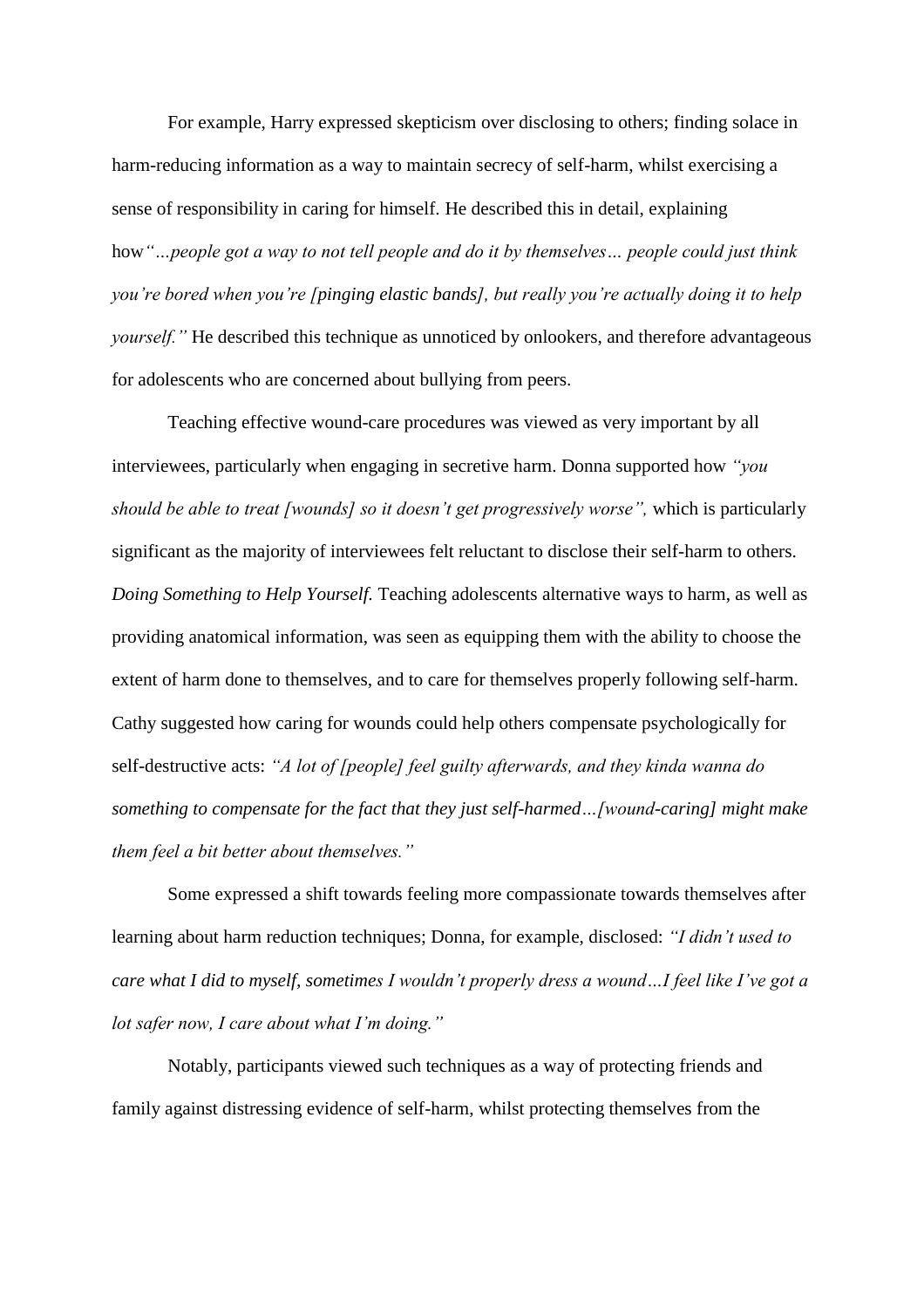stigma of self-harm scars. After using these techniques, Anna commented feeling *"a lot better about myself; I've not let anyone down…I haven't hurt myself or other people…"*

Utilizing these techniques also helped lessen feelings of regret associated with longterm effects of self-harm. Isaac described his experience of this: *"if [cuts] are deep they'll be there for a long time and you'll regret it. But if you punch something like, put a pillow up, it'll hurt but it won't physically damage you."* 

*Less Harm, Same Release.* Most participants held positive views about harm reduction as providing alternative methods to damaging self-injurious behaviors. Techniques included eating sour sweets and squeezing ice cubes, although pinging elastic bands was most favored, releasing a sensation similar to extreme harm with reduced harmful effects.

Keith mentioned how harm reduction could avert accidental death in others: *"[people] can still get the same kind of sensations that they want but with reducing the risk of harm…you cut one little bit wrong and there you are, you're gone."*

The practicality and accessibility of elastic bands enabled Donna and Beth to release emotional tension discreetly in situations where they would otherwise be unable to self-harm, including public spaces.

Elsa noted that although she still engaged in cutting, learning these techniques allowed her to be mindful of the harm it caused, thereby reducing self-harm frequency. She described this mindful cutting as follows:

*"…you can think more about it…say if I did, I don't know, 20 cuts or something, it would be less than that because I'd spend more time trying to not [self-harm]..it's more of an 'actually, you can avoid this'… 'savor this one cut'…."*

### *Theme 2: Barriers to Practising Safer Self-Harm.*

This theme describes some barriers to the sustained effectiveness of harm reduction techniques, and the obstacles our participants experienced applying them in everyday life.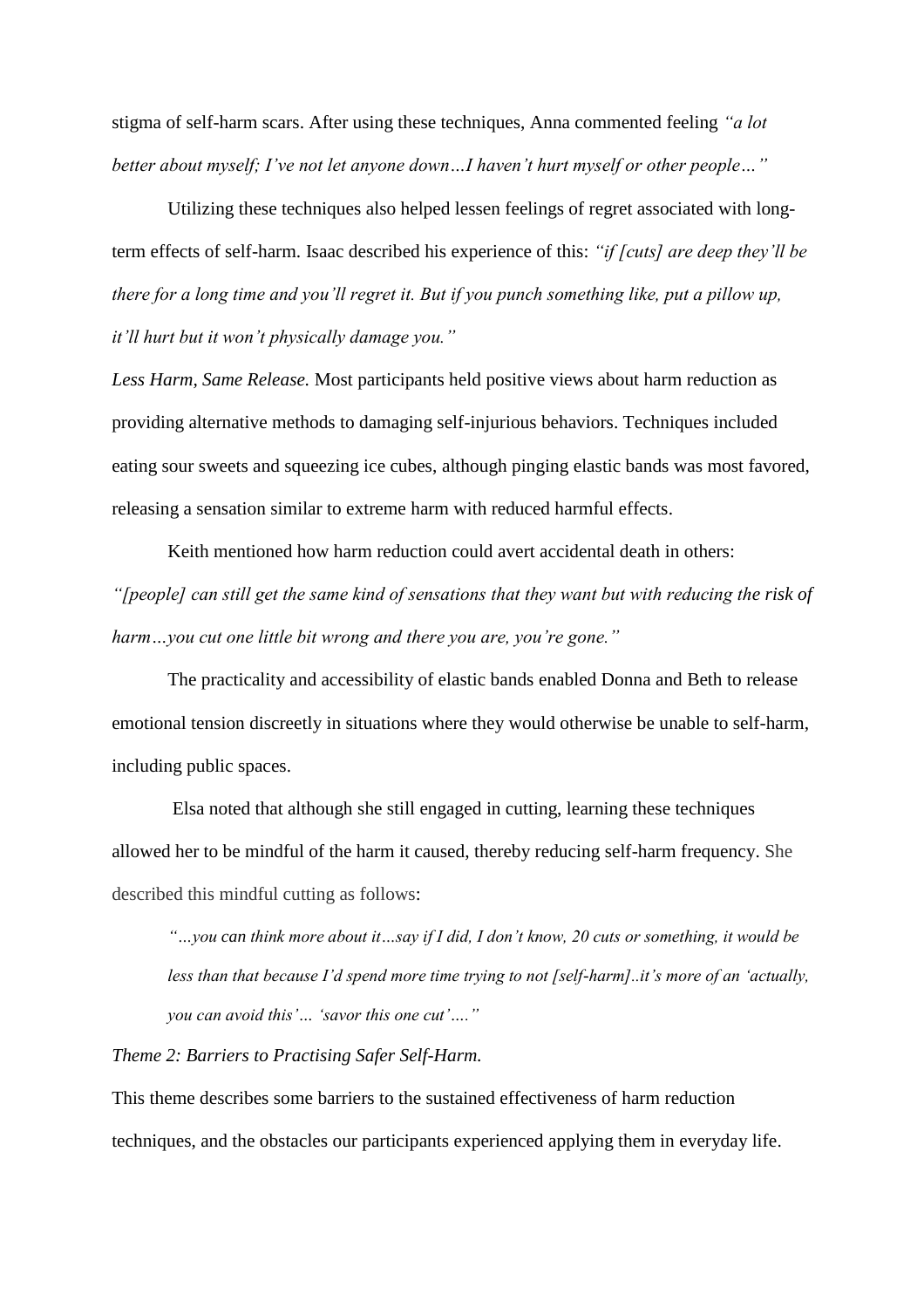*A Double-Edged Sword.* Despite the positive aspects of harm reduction strategies discussed, some participants expressed anxieties about providing vulnerable adolescents with anatomical information, possibly encouraging future suicide attempts. Cathy suggested teaching anatomy *"may be a bit problematic if the person is suicidal, because they may know exactly where to cut*", which was echoed in other narratives.

Harry also suggested teaching wound-care could encourage others to self-harm: *"If you're telling [people] how to clean [wounds] it's kinda like if someone killed someone, and you're trying to help them get away with murder...you're tryna push them towards it...".* 

Others were concerned about the potential for techniques to fail; Keith worried that even the most seemingly harmless techniques could cause unintentional damage if done incorrectly: *"….[a pillow] could be not thick enough and you could snap your wrist or get really damaged wrists. With the ice cube… you hold it too tight and then you put hot water on [yourself], that could cause flash-burning…"*

*Short-Lived Effects.* Whilst harm reduction techniques were viewed as effective by many interviewees, they acknowledged that its effectiveness can be short-lived. For Anna, this related to the reduced level of pain achieved through pinging elastic bands, heightening the risk of self-harm. Similarly, Beth commented that her urges *"kept coming back"*. This creates the potential for magnifying the problem; George recounted how an acquaintance used elastic bands, which led them to crave a more extreme pain sensation: *"They were saying 'it helps but sometimes it ends up leading to wanting to hurting yourself…cos having the sensation of a little bit of pain leads onto wanting more pain'".*

Anna explained that although harm reduction techniques were effective in staving off self-injurious urges for a limited period, it did at least reduce the overall number of episodes: *"they helped for the time I was doing it but a few days later I'd self-harm. But it was better than self-harming every day, it slowed down the amount of times I did it...".* Whereas Jane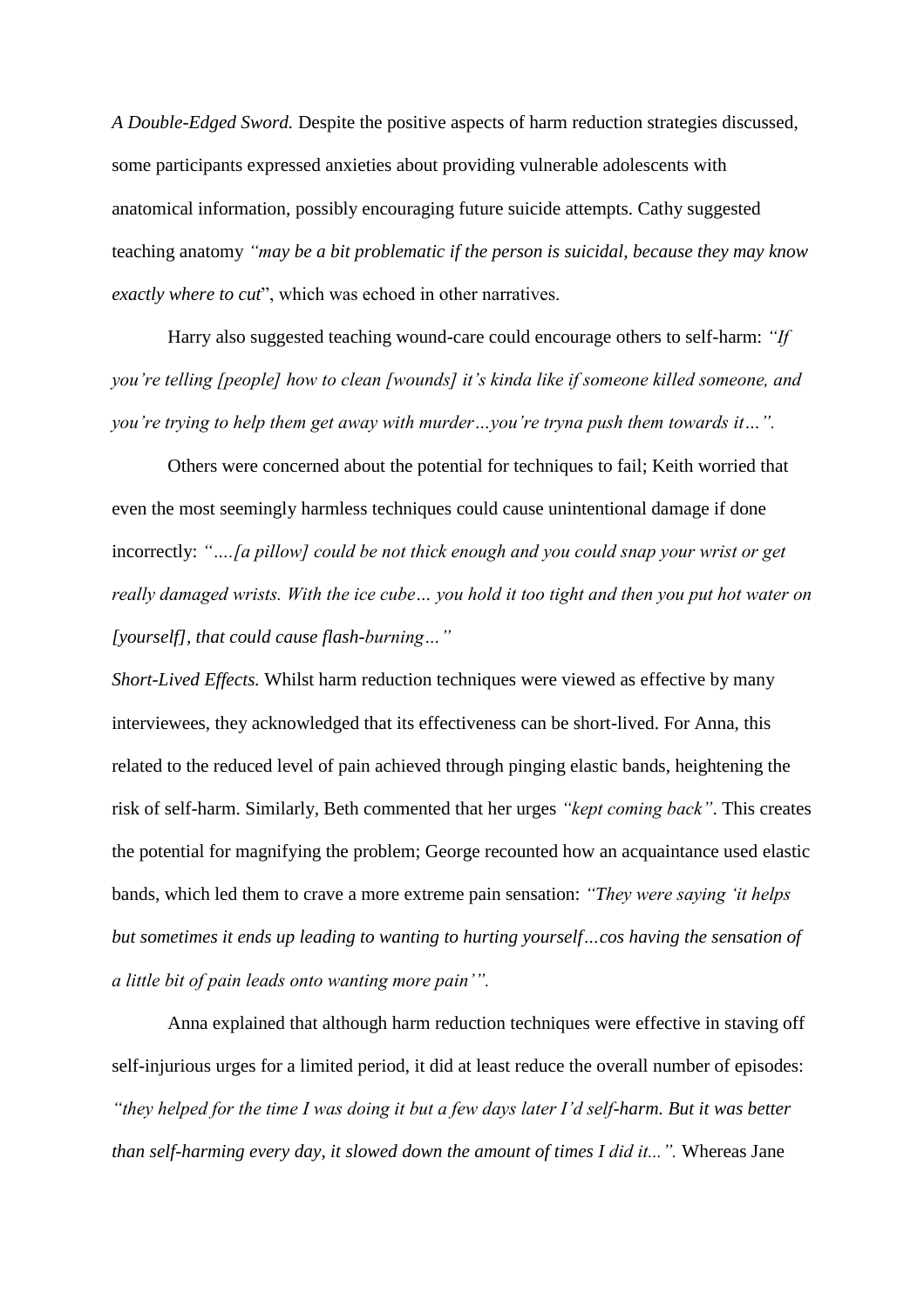built up a tolerance to elastic bands, and no longer found it a satisfactory alternative to selfharm.

Despite these perceived drawbacks, participants generally felt that harm reduction provided them with small, manageable goals to support them towards self-harm cessation, which felt more realistic than trying to stop altogether. It was commonly suggested by participants that adolescents who self-harm should learn about harm reduction techniques early on, as a useful preventive tool:

"*…if I'd known [harm reduction] earlier on it would definitely be easier to stop, or to try and stop, cos [self-harm] wasn't really something I relied on, whereas further along like, the longer I left it, the harder it was…" (Freya).*

*A Lack of Motivation.* Initiating the transition from invasive self-harm to harm reduction methods was felt to be a potential challenge for youths who might strongly desire the pain self-harm elicits. Harry explained: *"…it's just the motivation…trying to get yourself over that mind[set] of knowing you're not gonna hurt, like you're gonna punch something but you know it's not gonna hurt…".* Others commented on how the emotional toll exerted by selfharming can demotivate them to clean wounds or equipment: *"I don't always want to… I just feel so low, like I just don't wanna do anything…." (Cathy).*

Some interviewees felt the usefulness of harm reduction depended on a person's state of mind. Freya highlighted how the effects *"depend on how long you've been [self-harming]; how bad it's got…how you are in your head."*

Notably, some anticipated that other adolescents might lack motivation to try novel harm reduction techniques. Anna suggested this might be *"cos they think they aren't going to work or get the same output.".* Elsa viewed professional help as a way of overcoming this barrier: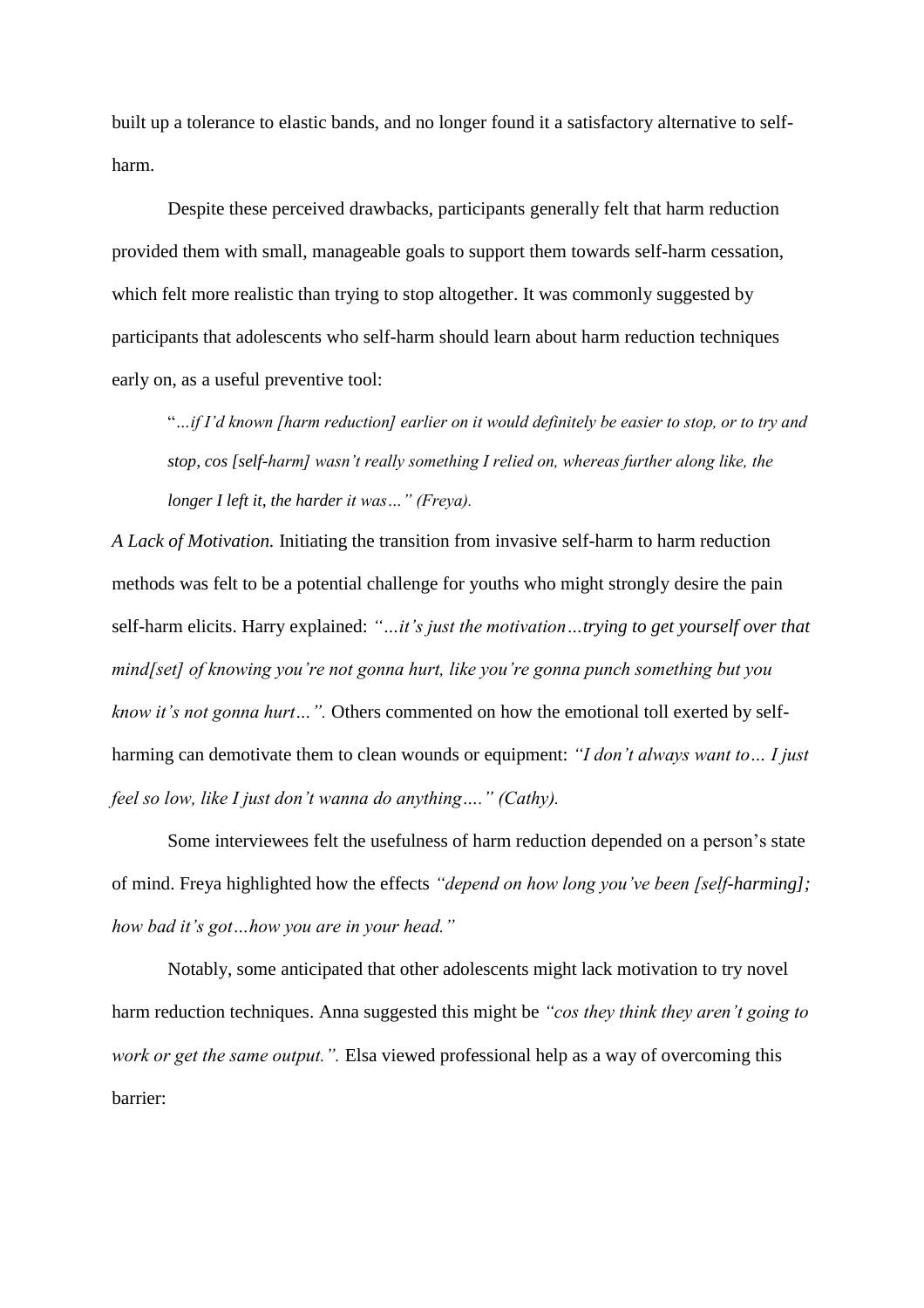*"When you want to [self-harm] you aren't very likely to be like "oh, I'm going to go try this" cos it might not work. Then what's the point, you've wasted your time…giving [young people] the opportunity to try it [with a practitioner], I think that's probably a good idea..."*

*The Strong Influence of Impulsivity.* Interviewees reported an inability to apply harm reduction techniques in the heat of the moment due to strong self-injurious urges. Anna explained: *"I'd [self-harm] either when I was very angry or really depressed, and [reducing harm]* is not what I was thinking about". Both Elsa and Jane recalled times when the urgent need for a release had stopped them from cleaning equipment or paying attention to anatomy, whereas Cathy related this to the wider population: *"In the moment [people] wanna cause as much harm as possible…[they] don't actually wanna permanently injure themselves or kill themselves…but [they] don't think about the after effects."*

*Theme 3: Developing a Broad Repertoire of Harm Reduction Techniques.*

Each participant spontaneously described distraction-based techniques, related to information learnt from MAB or other sources, as ways to reduce self-injurious urges. These included listening to music, watching horror films, and exercise. Some participants favored safety behaviors, such as taking themselves somewhere where they were unable to self-harm until the urge passed. For one participant, distraction-based mobile apps helped Cathy ground her urges as they provided personalized alternative suggestions to self-harm behaviours. Drawing on the skin was another preferred technique; helping George feel *'as if [a cut] was there but it wasn't",* and supported others in satisfying their need for visualizing physical damage. Interestingly, Anna chose to personalize this strategy to elicit an emotional response, preventing her from causing serious damage:

*"[I] drew a butterfly on my wrist so if I cut it, I'm killing the butterfly…no one would draw a picture of an animal on yourself and then harm it…or even [writing] a name…someone close to you, cos they mean a lot to you."*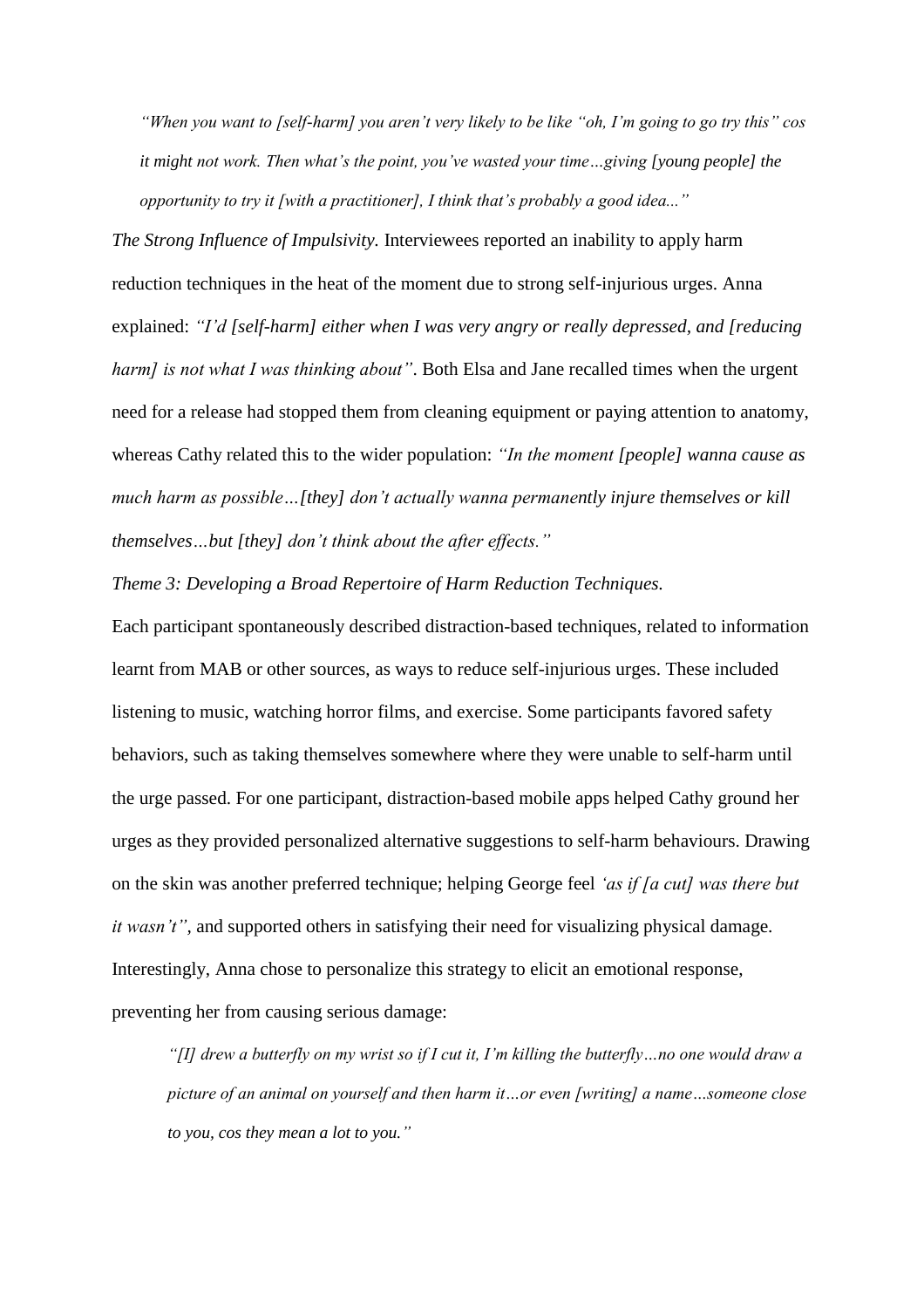Furthermore, Isaac suggested how others could combine different techniques to gain more of an effect in satisfying their self-harm urges: *"Some people might wanna see blood, they can always just draw with a red pen and ping an elastic band."* Similarly, Keith described how he adapted harm reduction techniques to suit his needs, choosing to carve into cardboard or wood rather than cutting himself.

Cathy also commented on the necessity of therapeutic support alongside harm reduction techniques to address underlying reasons for self-harm: *"harm reductions reduce the intensity of self-harm, but it doesn't really get rid of the urge…what [adolescents] should do is use them as place-holders cos the main issue here is how the person thinks…".* 

### **Discussion**

## *Main Findings*

Our three themes identify mixed views regarding the usefulness of harm reduction techniques for self-harm. Participants discussed the importance of harm reduction approaches empowering them to help themselves; decreasing their sense of regret and compensating for extreme injurious self-harm by being able to follow wound-care protocols. Providing youths with independence and freedom of choice through the provision of anatomical knowledge and effective wound-care was seen as giving them greater competence in managing their selfharm. However, participants expressed concerns about the short-lived utility and potential negative consequences of harm reduction, including providing high-risk individuals with necessary information to cause further harm or attempt suicide.

The limitations identified by participants included an inability to apply techniques in the heat of the moment, for example, in situations where they sought extreme selfpunishment or became overwhelmed by impulsive urges. Notably, where interviewees referred to harm reduction as futile, this was in relation to a perceived lack of motivation in others, rather than personal experiences.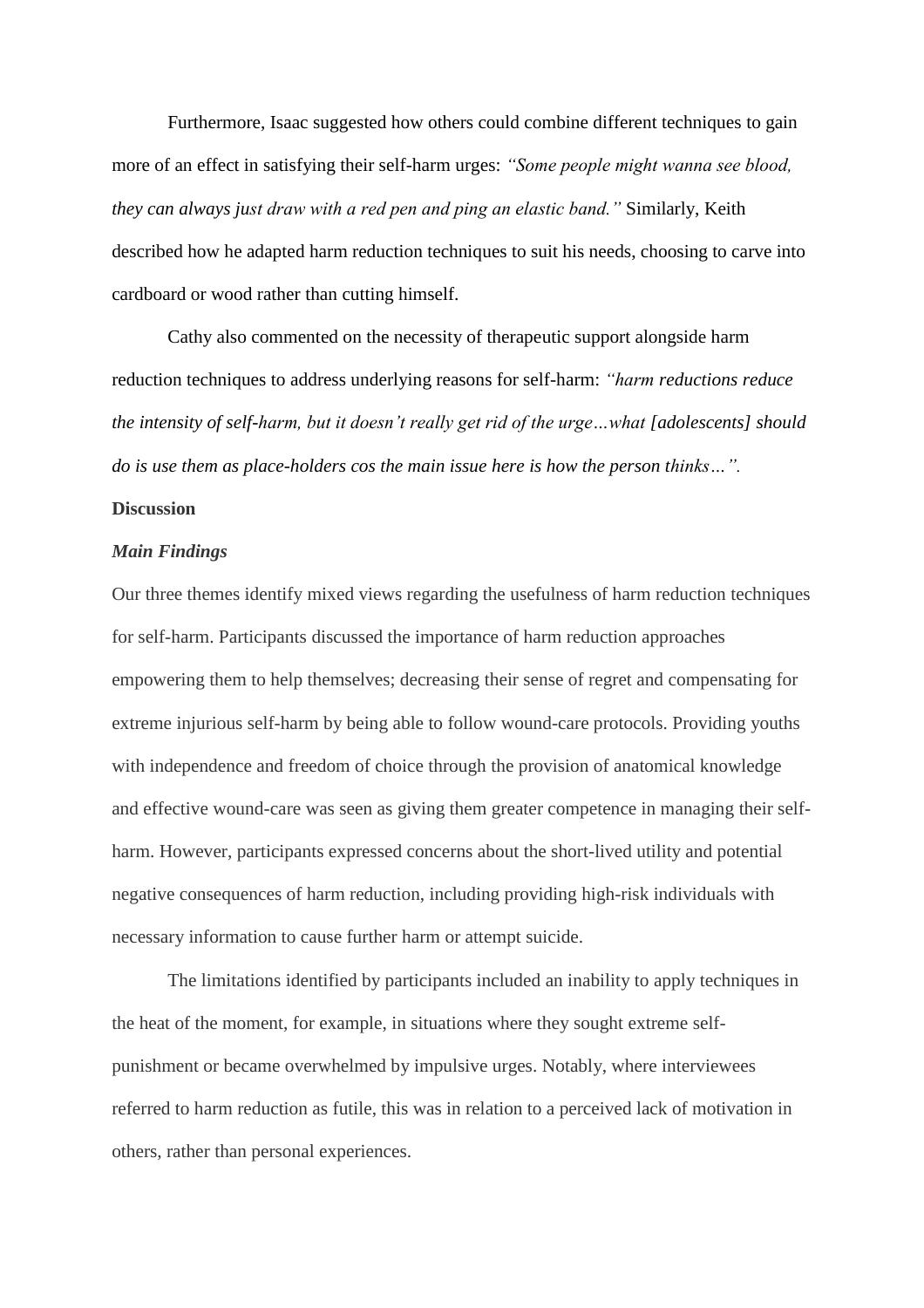Our findings also suggest that harm reduction practises are perhaps more diverse than previously described in the literature. Our data yielded a rich set of examples of personalized distraction-based techniques and safety planning approaches that participants had developed as helpful tools in warding off self-injurious urges. Many of these we had not encountered previously in the published literature nor in our clinical work with people who self-harm, including carving into wood, and techniques commended by The Butterfly Project, such as drawing butterflies or writing the names of friends or relatives on the skin (Adolescent Self Injury Foundation, 2020). The wide range of creative approaches described, falling outside the usual harm reduction paradigm but clearly derived from it, suggested that when adolescents are educated in harm reduction principles they are empowered to develop techniques to suit their preferred method of self-harm, along with their hobbies and interests.

## *Findings in the Context of Other Studies*

Our findings were broadly consistent with the few previous studies attempting to explore the effectiveness of harm reduction in managing adolescent self-harm. Livesey (2009)'s retrospective analysis of adolescent in-patient experiences found the introduction of a harm reduction policy was viewed positively by practitioners as meeting a need for flexible responses towards self-harm behaviors. Our findings echoed this, as many adolescents held positive opinions of harm reduction, as well as safety planning and distraction-based techniques.

Some participants found harm reduction useful depending on their emotional state and how long they had been self-harming, similar to the findings of another British qualitative study by Wadman et al. (2019). However, data from some participants in Wadman's study described this approach as ineffective, whilst only a small proportion of our participants expressed such views. It is possible that these different perspectives reflect the views of different populations, given that we interviewed service users from a harm reduction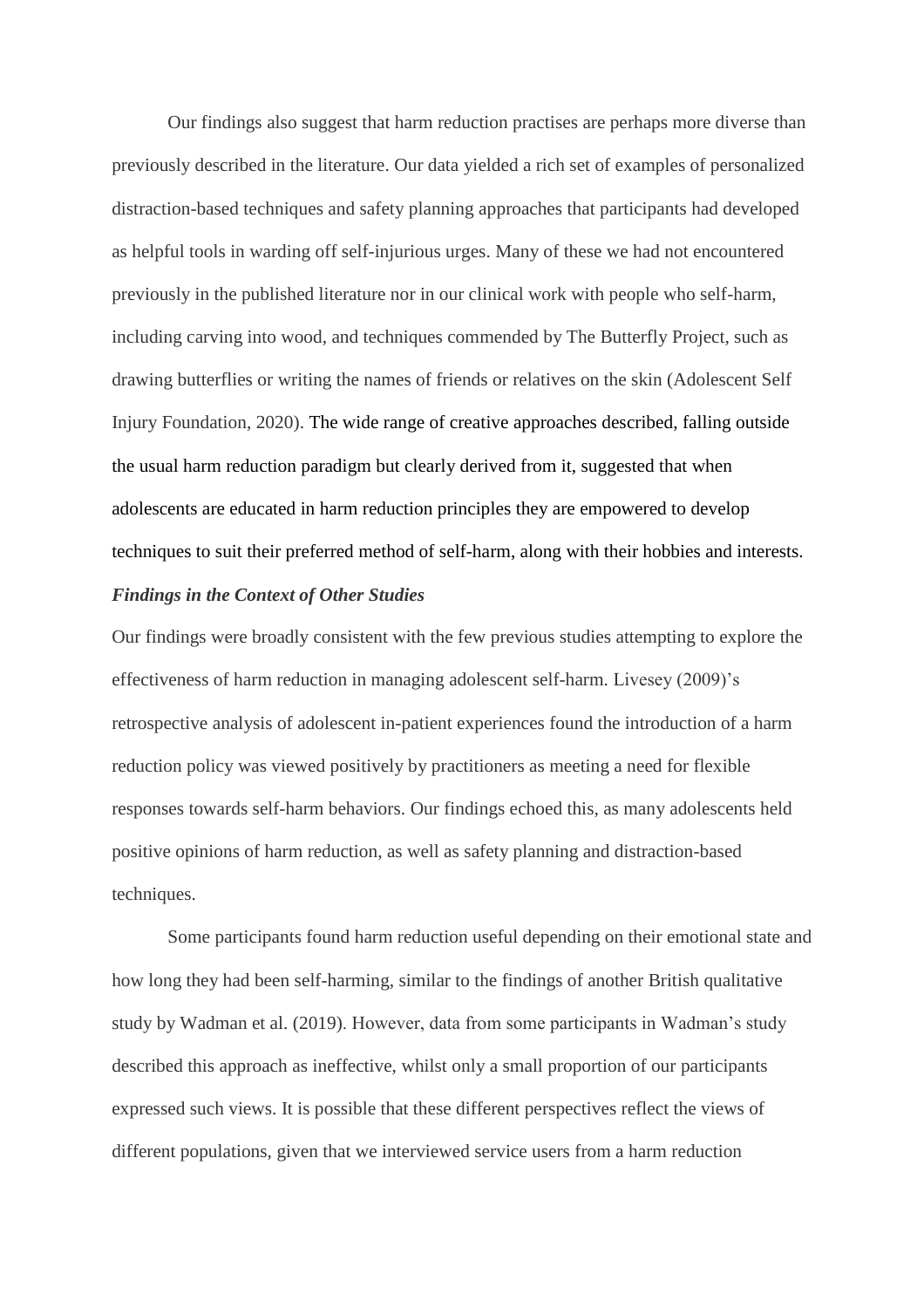program, whilst Wadman's analysis was of secondary data from community and clinical samples, not specifically collected to probe views on harm reduction.

Although the short-lived effects of harm reduction techniques are both expected and reasonable (NICE, 2011), participants voiced concerns over it leading to an increase in tolerance and sensation-seeking. These concerns parallel those of mental health professionals (James et al., 2017), implicating careful application and monitoring of such techniques.

Similarly, participants' concerns over misuse of anatomical information were consistent with an associated study in this research program, interviewing parents of young MAB clients and practitioners (Bamber et al., in preparation), highlighting parental concerns about the potential for anatomical information to promote extreme self-harm or death. Similar professional concerns have been reported by Sullivan (2017; 2019), and James et al. (2017), emphasizing the need for caution when teaching this particular strategy to high-risk populations.

#### *Strengths and Limitations*

We used a purposive sampling methodology to recruit adolescents from a help-seeking population, reflecting a range of experiences. A balanced sample, inclusive of both male and female views, reflected the distribution of self-harm.

Whilst JD's lived experiences of self-harm assisted her in gaining a clearer understanding of interviewees' perspectives, this potentially introduced inductive bias (Smith & Noble, 2014). However, this was in keeping with the study's interpretivist stance, and was balanced by a collaborative team approach to data coding and interpretation. This approach also helped mitigate potential analysis bias, strengthening the study's ecological validity.

This study is the first to collect data specifically investigating the usefulness of harm reduction techniques in managing self-harm amongst those who self-harm. Other recent research relied on secondary analyses of data not specifically collected to explore views on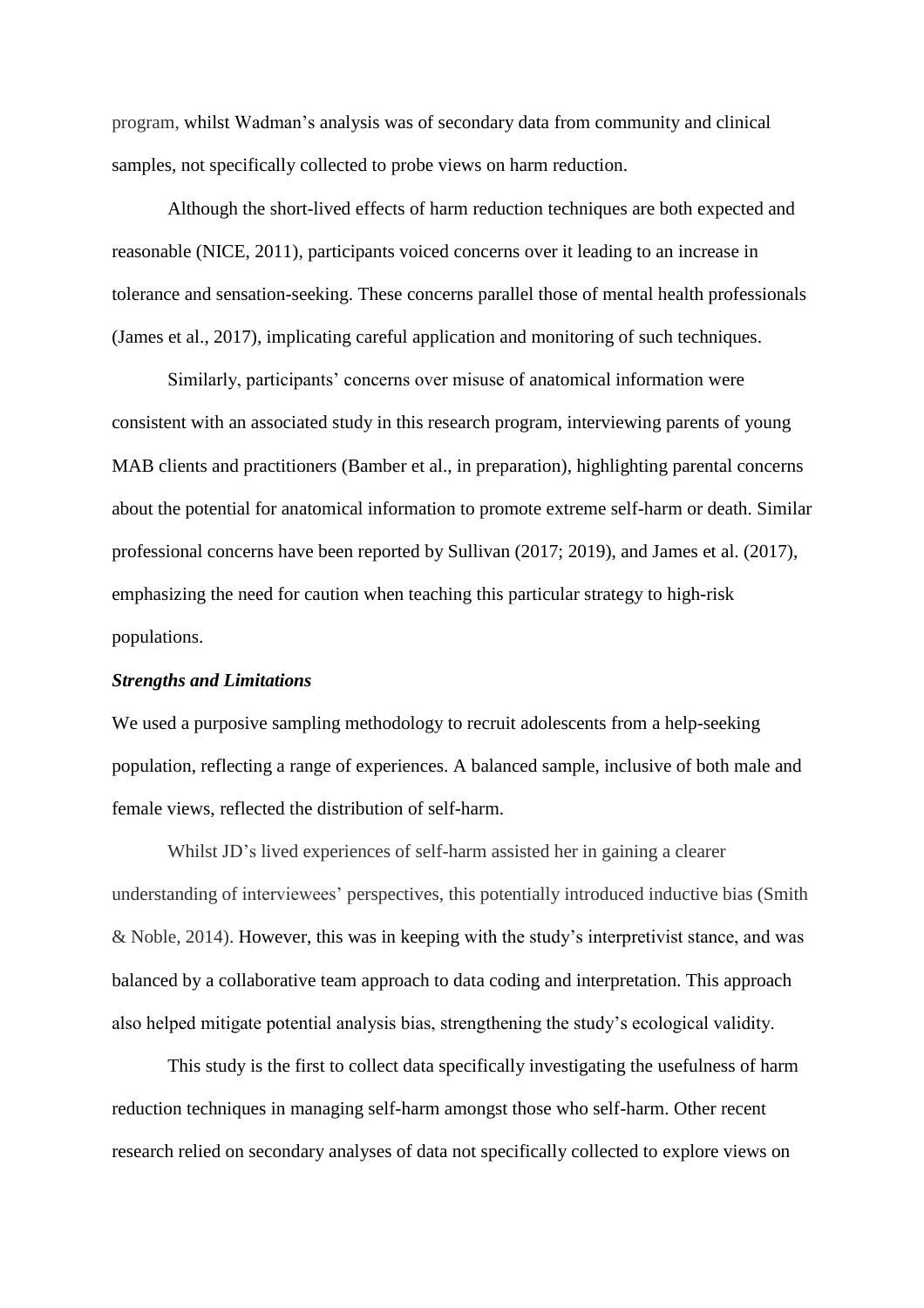harm reduction (Wadman et al., 2019). Our study therefore presents valuable perspectives of young service users who engage in self-harm with implications for supporting self-harm recovery.

However, our results should be considered in light of several limitations. We recruited from a defined help-seeking population, introducing potential response biases; as MAB operate from a harm reduction framework, clients may be more well-disposed towards harm reduction than others, due to active engagement and practitioner support. Similarly, service users who actively engage in such strategies may have been more likely to volunteer for interview. Our participants may therefore be regarded as highly experienced and competent in utilizing such techniques, and our results may not be generalizable to all adolescents who self-harm.

Whilst data saturation was achieved after 11 interviews, a wider range of ages and ethnic diversities may have provided our sample with a greater variation of experiences. Recall bias may have impacted the validity of participant accounts, as those with a history of self-harm had difficulty recalling past experiences.

#### *Clinical and Research Implications*

Participants' reservations about harm reduction techniques related to the potential risks of providing anatomical information to vulnerable adolescents, implying that aspects of harm reduction relating to anatomical teaching need further careful evaluation. Meanwhile, primary and secondary care services may feel comfortable implementing education in other harm reduction practices, such as wound-care, provided that appropriate risk assessments and monitoring practices are arranged.

Participants perceived hesitancy in their peers to try harm reduction techniques due to preconceptions about their ineffectiveness. To address this barrier, those working in mental health services may need training to teach these techniques, such as providing adolescents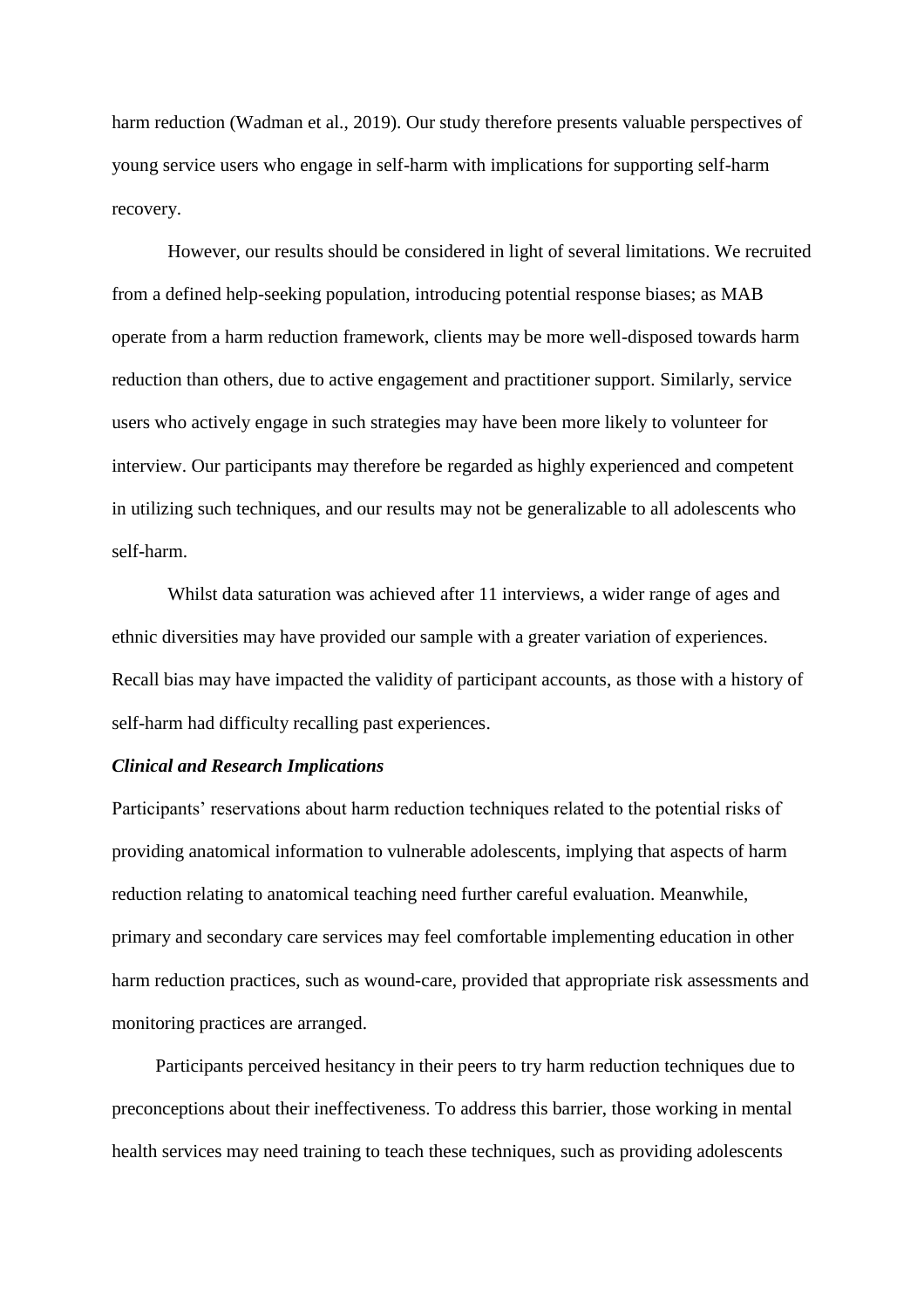with a safe space to trial them in the presence of practitioners. Given the potential for these practical approaches to draw the focus away from underlying psychological precursors, it is important for such interventions to be offered in conjunction with therapeutic support (Hawton et al., 2015b). Schools might also consider raising awareness of such approaches, perhaps avoiding the more contentious issue of providing anatomical information. This may increase accessibility of techniques for adolescents who self-harm and those at future risk.

Future research calls for similar qualitative studies to explore the acceptability of harm reduction techniques amongst adolescents, parents, teachers, and mental health practitioners in a range of settings (e.g., inpatient vs outpatient), including among ethnic minority groups and adolescents unknown to mental health services. Considering the lack of research on this topic, this will provide a comprehensive exploration of the potential contribution the harm reduction paradigm may bring in reducing risks associated with selfharm.

Our participants viewed harm reduction techniques as a way of exercising their independence, whilst protecting friends and family against distressing aspects of self-harm. Although this presents harm reduction in a positive light, it may make adolescents less likely to seek help, and further research may be beneficial to determine the likelihood of such risks.

Finally, our findings described a broad repertoire of harm reduction techniques applicable to a wide variety of self-harm behaviours, suggesting we need to broaden clinical definitions of harm reduction, and encourage adolescents who self-harm to develop creative and individualized techniques. Formal randomized controlled trials of such are essential to investigate their clinical effectiveness in the repertoire of interventions for self-harm.

## *Conclusion*

Our findings present a range of views regarding the acceptability of the harm reduction paradigm and suggest a broad repertoire of techniques for managing self-harm. Most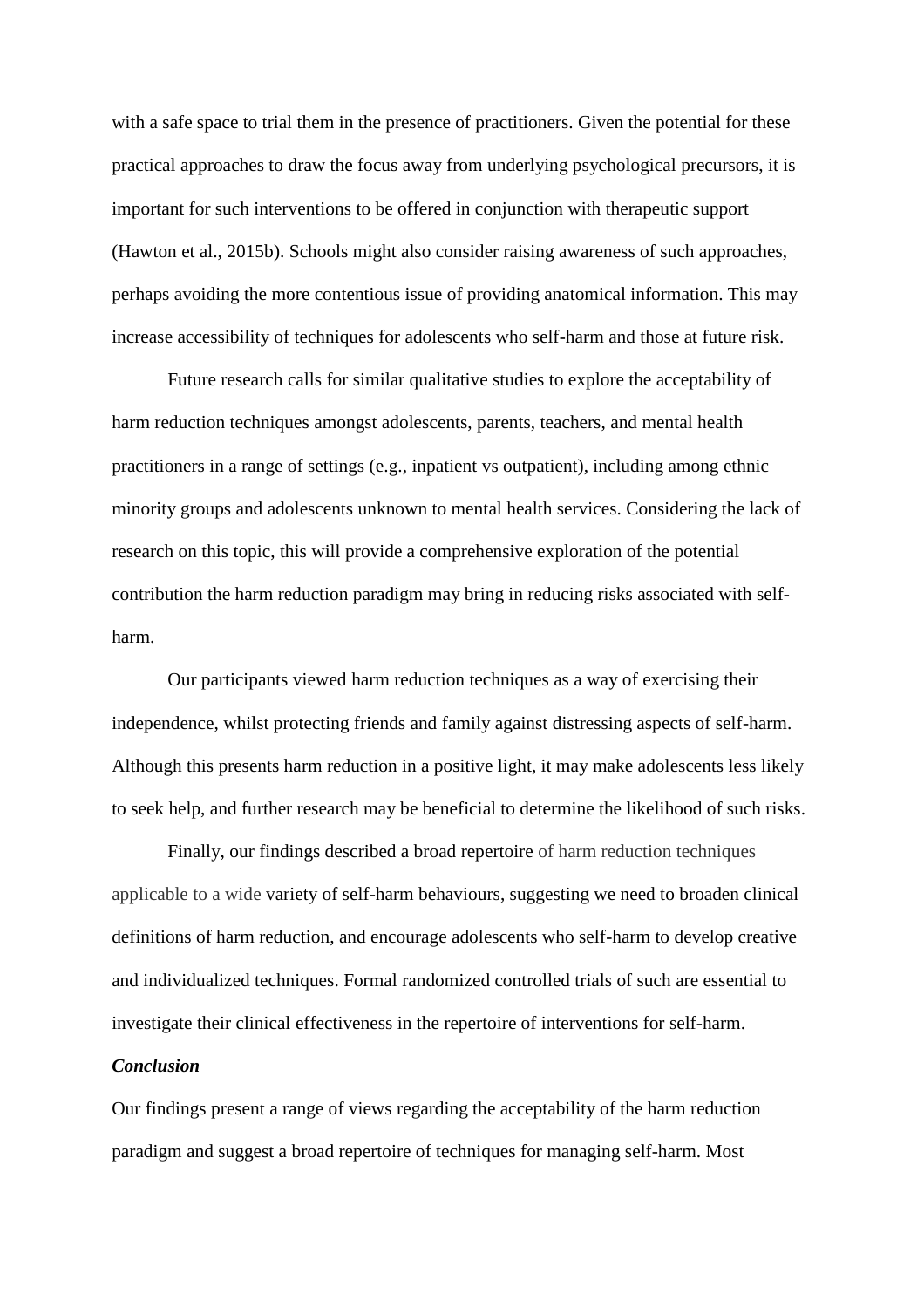adolescents described positive experiences, albeit acknowledging short-lived effects in some cases. Our study suggests wider access to education in harm reduction may be beneficial, not necessarily including anatomical information considering the potential for vulnerable adolescents to misuse this. Our work also suggests that coping techniques including distraction activities should be considered as part of the repertoire of harm reduction and offered alongside psychological therapy to provide comprehensive support.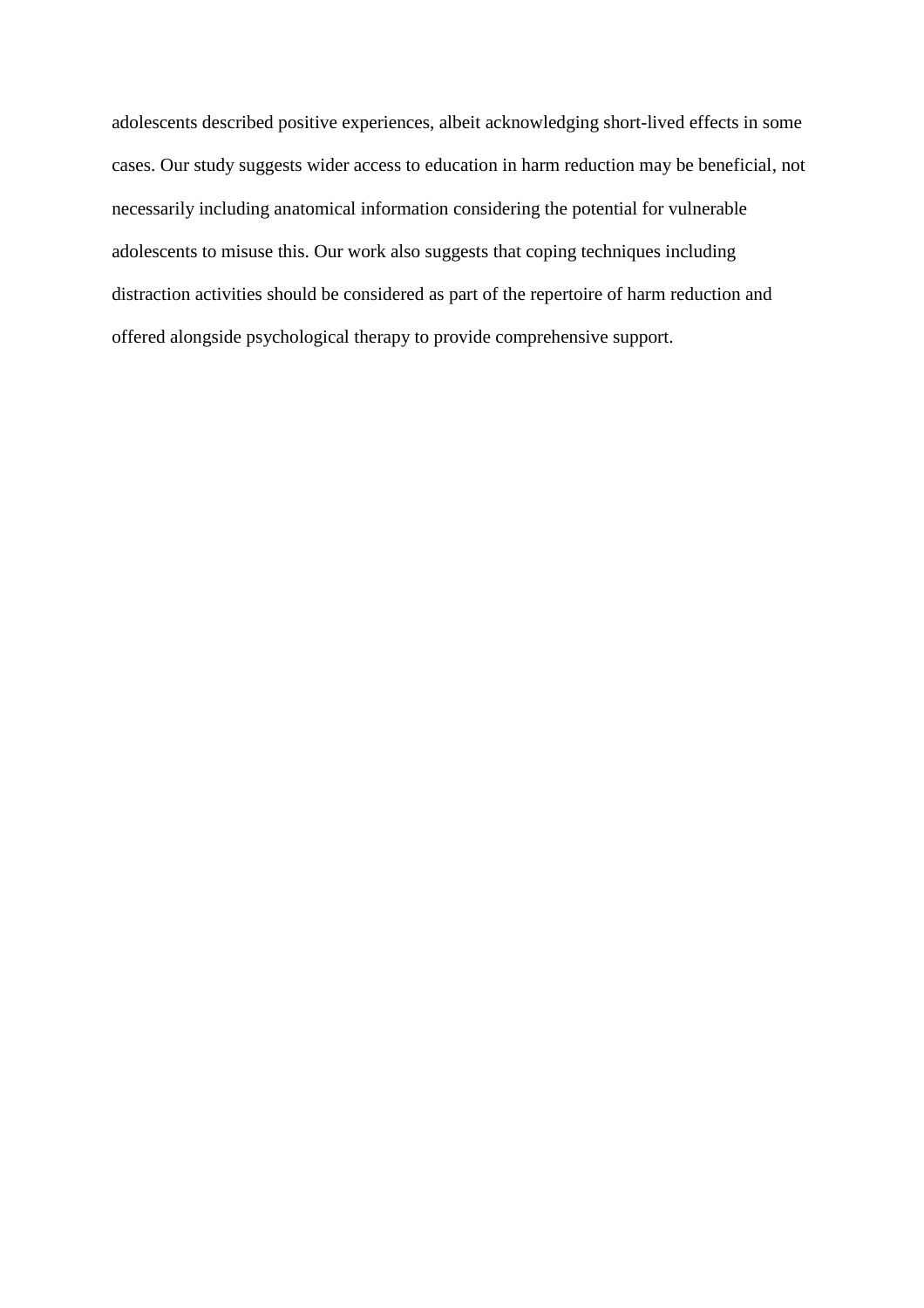#### *Acknowledgements*

We would like to thank Mind and Body for their assistance in recruitment and providing interview rooms in youth hubs, and all the secondary schools throughout Kent that consented to participate and provide interview rooms. We would also like to thank the 12 interviewees, as well as all parents/guardians who consented to their child's participation.

#### *Declaration of Interest*

All authors declare no conflict of interests. Mind and Body helped in the recruitment of participants but had no influence over the data provided within the interviews; the design and conduct of the study; collection, analysis, and interpretation of the data, or the writing of the final manuscript. The views expressed are those of the authors and not necessarily those of MAB.

#### *Funding*

JB, AP, and SR are supported by the NIHR University College London Hospitals Biomedical Research Centre (NIHR UCLH BRC). This work was funded by a UCL Division of Psychiatry MSc fund to JD.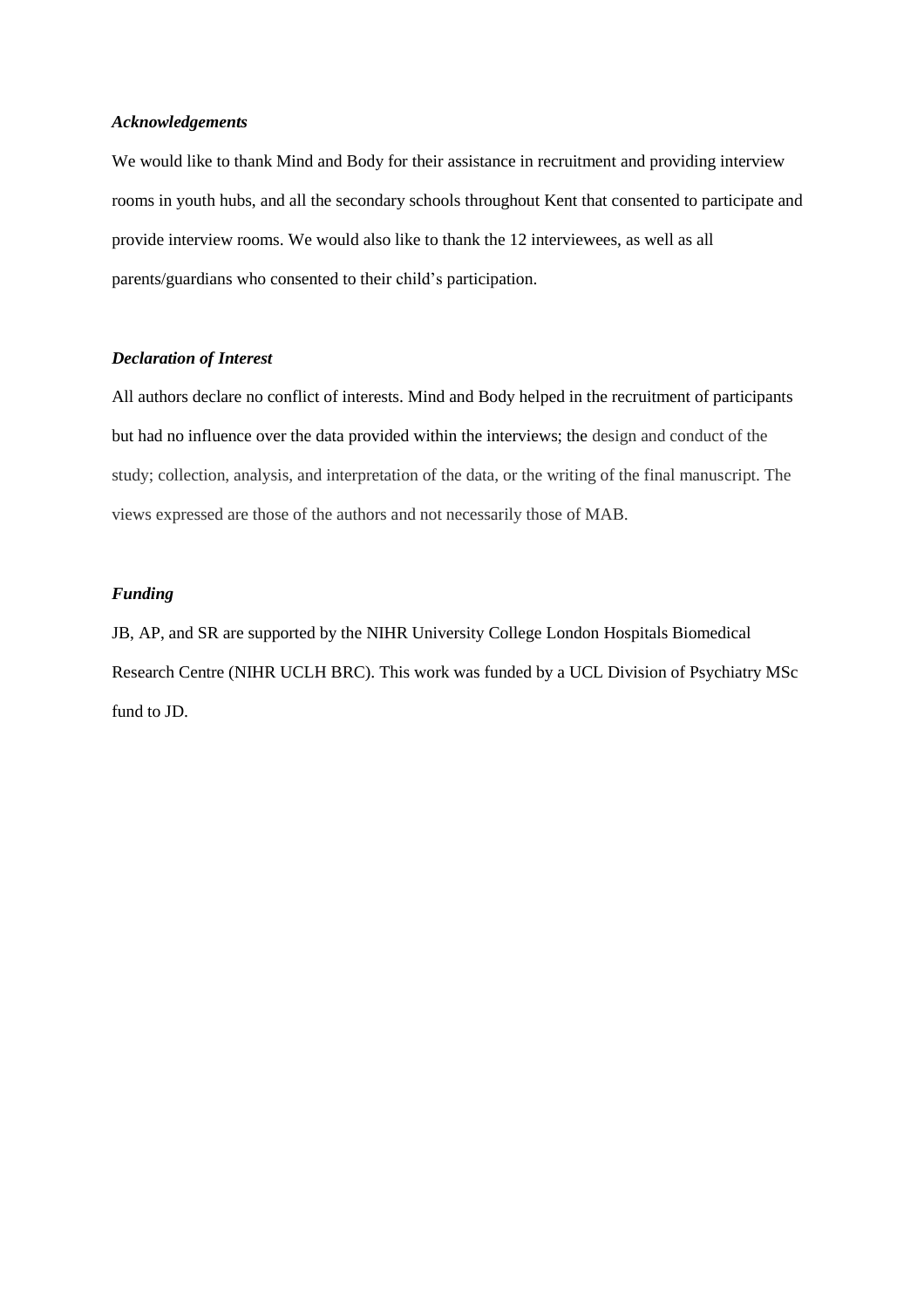#### **References**

- Adolescent Self Injury Foundation. (2020). *The butterfly project.* Retrieved July 18, 2020, from<https://www.adolescentselfinjuryfoundation.com/the-butterfly-project>
- Aliyu, A. A., Singhry, I. M., Adamu, H. I., & Abubakar, M. M. (2015). Ontology, epistemology and axiology in quantitative and qualitative research. *Proceedings of The Academic Conference: Mediterranean Publications & Research International on New Direction and Uncommon. 2(1).* Abekuta, Ogun State, Nigeria: University of Agric.
- Bamber, V., Morant, N., Davies, J., Pitman, A. L., & Rowe, S. (In prep). *Parents' and carers' perspectives on the role of harm reduction techniques in managing self-harming behaviours in young people: a qualitative study.*
- Birch, S., Cole, S., Hunt, K., Edwards, B., & Reaney, E. (2011). Self-harm and the positive risk taking approach. Can being able to think about the possibility of harm reduce the frequency of actual harm? *Journal of Mental Health*, *20*(3), 293–303. doi:10.3109/09638237.2011.570809
- Borschmann, R., Becker, D., Coffey, C., Spry, E., Moreno-Betancur, M., Moran, P., & Patton, G. C. (2017). 20-year outcomes in adolescents who self-harm: a populationbased cohort study. *The Lancet Child & Adolescent Health*, *1*(3), 195-202. doi:10.1016/S2352-4642(17)30007-X
- Braun, V., & Clarke, V. (2006). Using thematic analysis in psychology. *Qualitative Research in Psychology, 3*(2), 77-101. doi:10.1191/1478088706qp063oa
- Cully, G., Corcoran, P., Leahy, D., Griffin, E., Dillon, C., Cassidy, E., ... & Arensman, E. (2019). Method of self-harm and risk of self-harm repetition: findings from a national self-harm registry. *Journal of Affective Disorders*, *246*, 843-850. doi:10.1016/j.jad.2018.10.372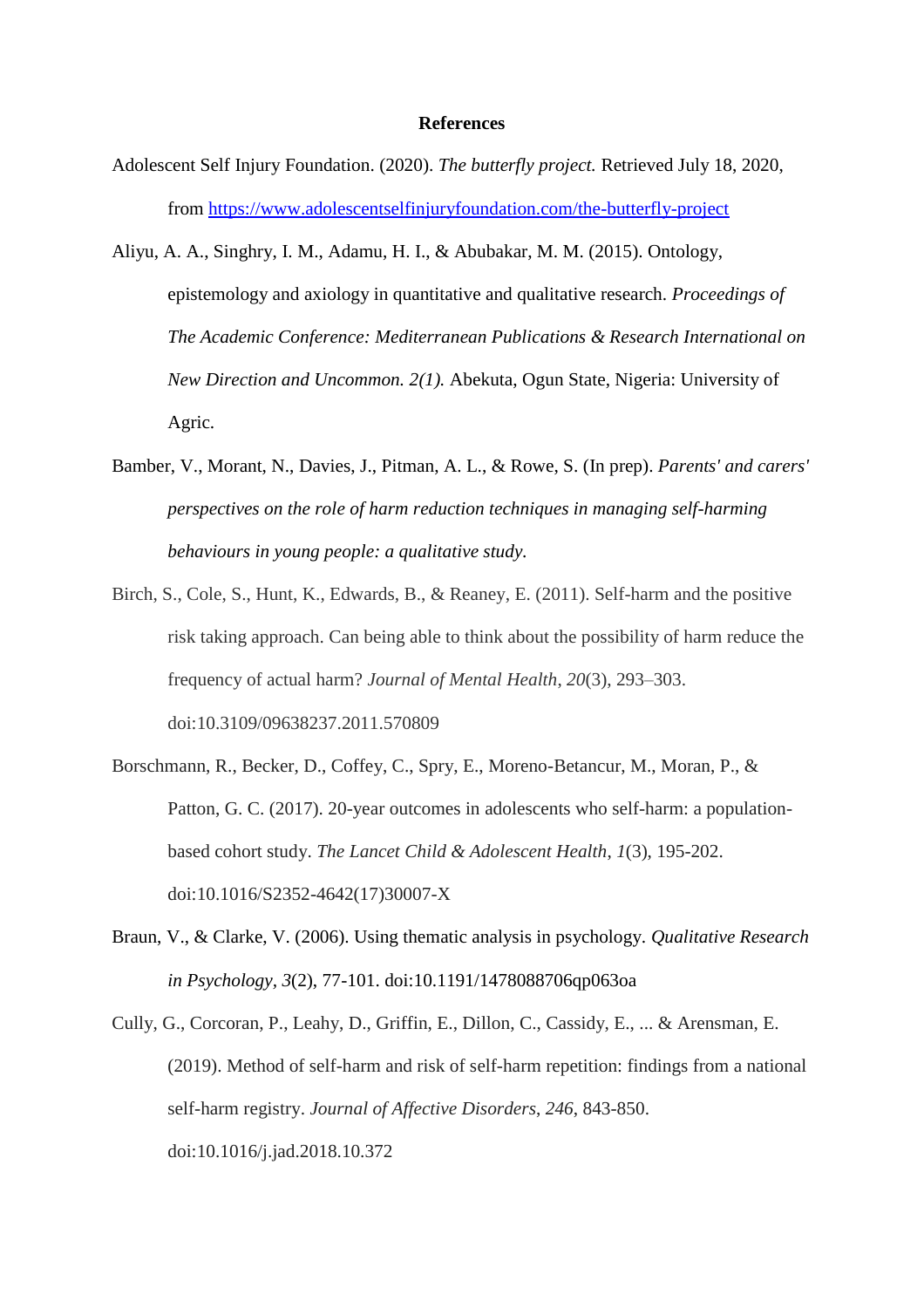- Doyle, L., Treacy, M. P., & Sheridan, A. (2015). Self-harm in young people: Prevalence, associated factors, and help‐seeking in school‐going adolescents. *International Journal of Mental Health Nursing*, *24*(6), 485-494. doi:10.1111/inm.12144
- Gonzales, A. H., & Bergstrom, L. (2013). Adolescent non-suicidal self-injury (NSSI) interventions. *Journal of Child and Adolescent Psychiatric Nursing, 26*(2), 124-130. doi:10.111/jcap.12035
- Gurung, K. (2018). Bodywork: Self-harm, trauma, and embodied expressions of pain. *Arts and Humanities in Higher Education*, *17*(1), 32-47. doi:10.1177/1474022216684634
- Hawton, K., Bergen, H., Cooper, J., Turnbull, P., Waters, K., Ness, J., & Kapur, N. (2015a). Suicide following self-harm: findings from the Multicentre Study of self-harm in England, 2000–2012. *Journal of Affective Disorders*, *175*, 147-151. doi:10.1016/j.jad.2014.12.062
- Hawton, K., Harriss, L., & Zahl, D. (2006). Deaths from all causes in a long-term follow-up study of 11583 deliberate self-harm patients. *Psychological Medicine*, *36*(3), 397-405. doi:10.1017/S0033291705006914
- Hawton, K., Saunders, K. E., & O'Connor, R. C. (2012). Self-harm and suicide in adolescents. *The Lancet*, *379*(9834), 2373-2382. doi:10.1016/S0140-6736(12)60322-5
- Hawton, K., Witt, K. G., Salisbury, T. L. T., Arensman, E., Gunnell, D., Townsend, E., ... & Hazell, P. (2015b). Interventions for self‐harm in children and adolescents. *Cochrane database of Systematic Reviews*, (12). doi:10.1002/14651858.CD012013
- Holley, C., Horton, R., Cartmail, L., & Bradley, E. (2012). Self-injury and harm minimisation on acute wards. *Nursing Standard, 26*(38), 51-56. doi:10.7748/ns2012.05.26.38.51.c9113
- Hosie, L., & Dickens, G. L. (2018). Harm-reduction approaches for self-cutting in inpatient mental health settings: Development and preliminary validation of the Attitudes to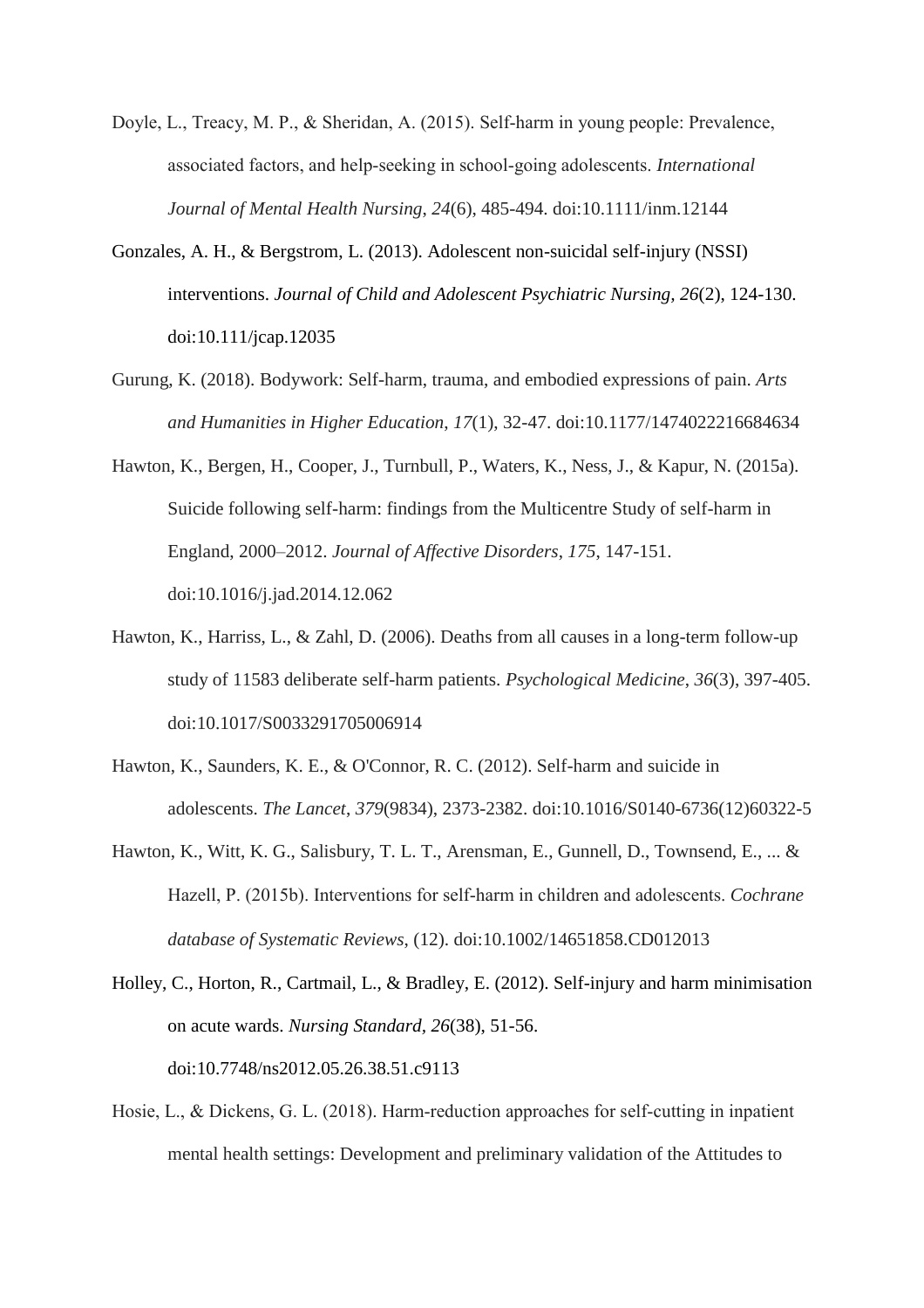Self‐cutting Management (ASc‐Me) Scale. *Journal of Psychiatric and Mental Health Nursing*, *25*(9-10), 531-545. doi:10.111/jpm.12498

- Inckle, K. (2011). The first cut is the deepest: A harm-reduction approach to selfinjury. *Social Work in Mental Health*, *9*(5), 364-378. doi:10.1080/15332985.2011.575726
- James, K., Samuels, I., Moran, P., & Stewart, D. (2017). Harm reduction as a strategy for supporting people who self-harm on mental health wards: The views and experiences of practitioners. *Journal of Affective Disorders*, *214*, 67–73. doi:10.1016/j.jad.2017.03.002
- Kelly, C. M., Jorm, A. F., Kitchener, B. A., & Langlands, R. L. (2008). Development of mental health first aid guidelines for deliberate non-suicidal self-injury: a Delphi study. *BioMed Central Psychiatry*, *8*(1), 62-72. doi:10.1186/1471-244X-8-62
- Livesey, A. E. (2009). Self-harm in adolescent in-patients. *Psychiatric Bulletin*, *33*(1), 10-12. doi:10.1192/pb.bp.107.016022
- Madge, N., Hawton, K., McMahon, E. M., Corcoran, P., De Leo, D., De Wilde, E. J., ... & Arensman, E. (2011). Psychological characteristics, stressful life events and deliberate self-harm: findings from the Child & Adolescent Self-harm in Europe (CASE) Study. *European Child & Adolescent Psychiatry*, *20*(10), 499-509. doi:10.1007/s00787-011-0210-4
- National Institute of Health and Care Excellence (2011). Longer-term treatment and management of self-harm. Retrieved from:

[https://www.nice.org.uk/guidance/CG133/chapter/1-Guidance#longer-term-treatment](https://www.nice.org.uk/guidance/CG133/chapter/1-Guidance#longer-term-treatment-and-management-of-self-harm)[and-management-of-self-harm](https://www.nice.org.uk/guidance/CG133/chapter/1-Guidance#longer-term-treatment-and-management-of-self-harm)

Owens, C., Hansford, L., Sharkey, S., & Ford, T. (2016). Needs and fears of young people presenting at accident and emergency department following an act of self-harm: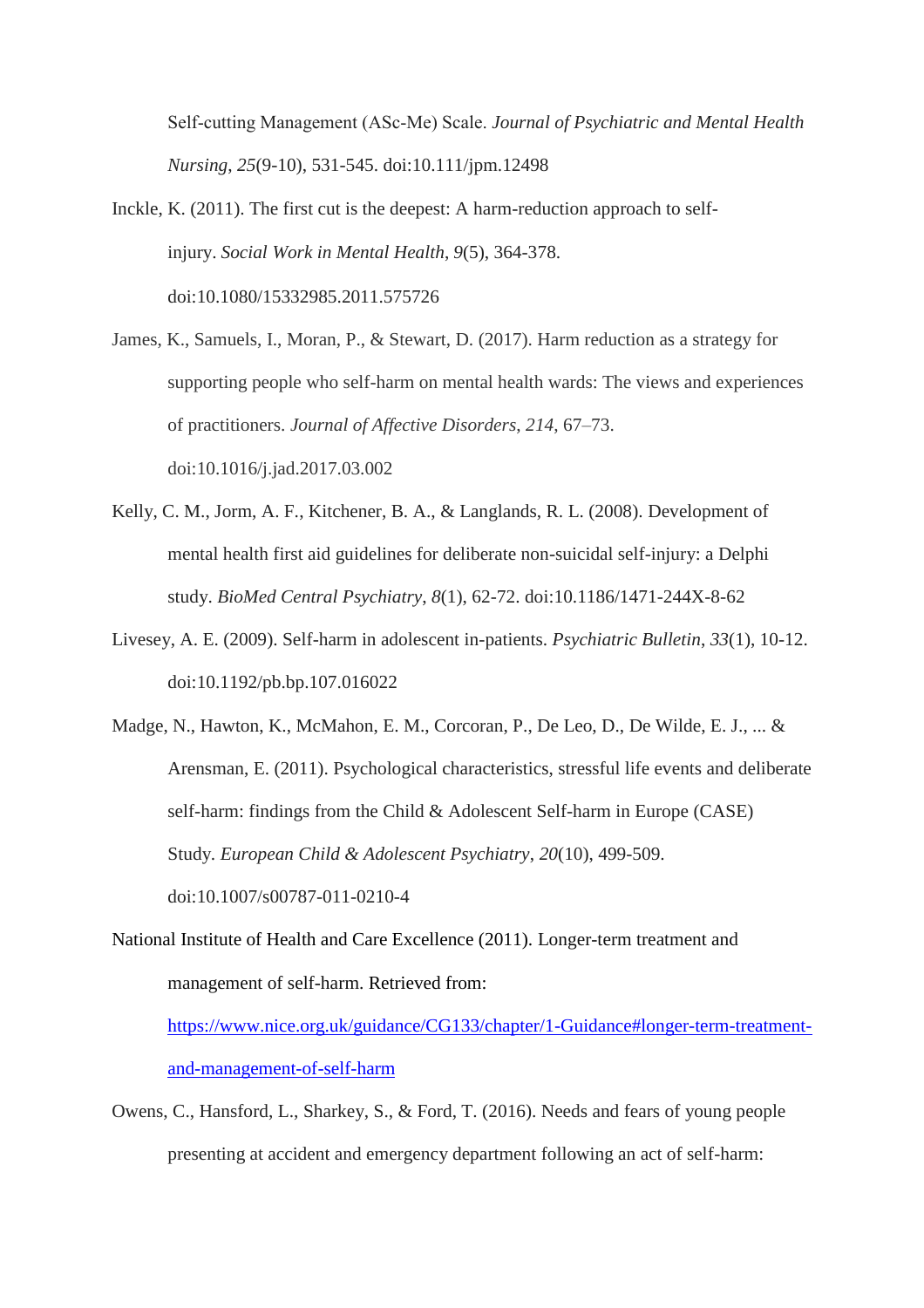secondary analysis of qualitative data. *The British Journal of Psychiatry*, *208*(3), 286- 291. doi:10.1192/bjp.bp.113.141242

- Pengelly, N., Ford, B., Blenkiron, P., & Reilly, S. (2008). Harm minimisation after repeated self-harm: Development of a trust handbook. *Psychiatric Bulletin, 32*(2), 60-63. doi:10.1192/pb.bp.106.012070
- Peters, C., Bruun, A., Moncrieff, J., Pitman, A., Morant, N., Rowe, S. (In prep). *The role of harm-minimisation in self-harm management: a thematic analysis of personal blog posts.* Manuscript in preparation.
- Polit, D. F., & Beck, C. T. (2006). The content validity index: Are you sure you know what's being reported? critique and recommendations. *Research in Nursing & Health, 29*(5), 489-497. doi:10.1002/nur.20147
- Smith, J., & Noble, H. (2014). Bias in research. *Evidence-based Nursing*, *17*(4), 100-101. doi:10.1136/eb-2014-101946
- Sullivan, P. J. (2017). Should healthcare professionals sometimes allow harm? The case of self-injury. *Journal of Medical Ethics*, *43*(5), 319-323. doi:10.1136/medethics-2015- 103146
- Sullivan, P. J. (2019). Risk and responding to self injury: is harm minimisation a step too far?. *The Journal of Mental Health Training, Education and Practice*, *14*(1), 1-11. doi:10.1108/JMHTEP-05-2018-0031
- Townsend, E. (2014). Self-harm in young people. *Evidence-based Mental Health*, *17*(4), 97- 99. doi:10.1136/eb-2014-101840
- Wadman, R., Nielsen, E., O'Raw, L., Brown, K., Williams, A. J., Sayal, K., & Townsend, E. (2019). "These Things Don't Work." Young People's Views on Harm Minimization Strategies as a Proxy for Self-Harm: A Mixed Methods Approach. *Archives of Suicide Research*, 1-18. doi:10.1080/13811118.2019.1624669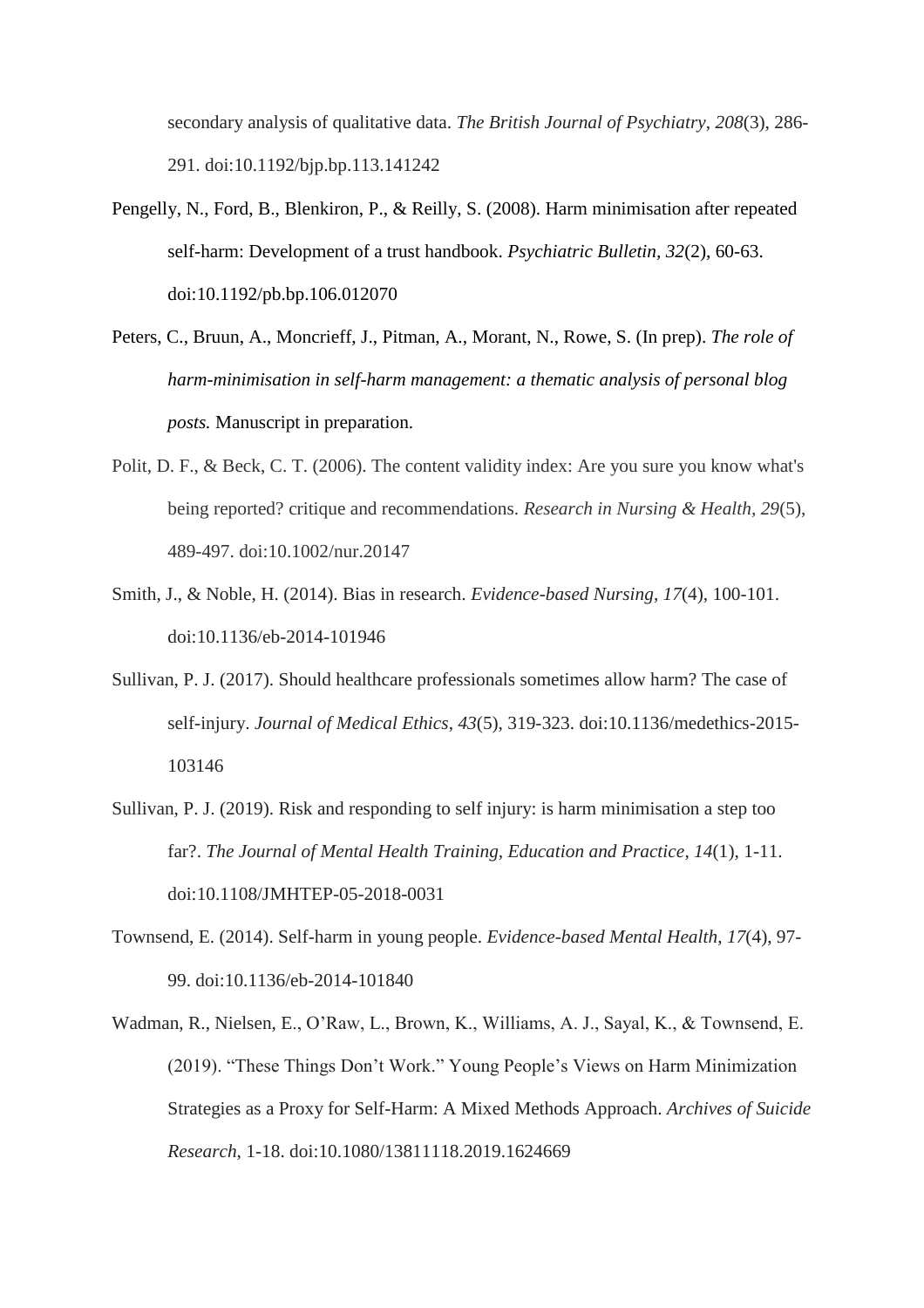## **Topic Guide for Young Person**

Young peoples' perspectives on the role of harm reduction techniques in the management of their self-harm: A qualitative study

#### **Opening**

#### **Introduction:**

- **- [Establish Rapport]** Hi, my name is [researcher name]. Thank you for taking the time to let me interview you today. How are you today?
- **- [Purpose]** So, today I'd like to ask you some questions about your experiences of self-harm. The study is particularly interested in harm reduction strategies that you may or may not use.
- **-** I've been studying self-harm for a number of years, and I'm aware of a lot of reasons why people self-harm, and I know that a lot of people talk about needing to prevent self-harm thoughts, however, this interview is based around your thoughts on the effects of harm reduction techniques.
- We are conducting this study to improve our understanding of the effectiveness of harm reduction, and to gain insight from a young person's point of view. This interview is based on your views, there are no right or wrong answers, and I will not judge anything you say here today.

#### **Outline of respondents' rights:**

- **- [Freedom to decline to answer/withdraw]** So, before we start, I'd like to outline some important things. As this is a sensitive topic, you have the choice to not answer any question that makes you feel uncomfortable. If at any point you want to take a break, or to stop the interview, please let me know. You can also take as long as you'd like to answer any question I ask. If you decide that you don't want your interview analysed, we will delete all answers collected. Please be aware that if you do choose to end the interview, the service you receive from the Mind and Body programme will not be affected in any way.
- [Confidentiality] This is a safe space and anything you share with me today will not be judged and will be kept confidential. However, if you do say anything that makes me concerned about your safety or the safety of others, I will have to let your practitioner at Mind and Body know about it. But if this does happen, I will let you know during our talk today. I have an audio recorder here to record our conversation, and this will be transcribed by me or an external transcribing service if you have agreed to this on your consent form at a later date, unless you wish to withdraw your data, which you can do at any time until  $15<sup>th</sup>$  August, 2019. But if you feel like you may want to withdraw your data soon after the interview, would you mind letting me know by [insert closer date], I'd be really grateful for that as I'd be able to prioritise transcribing other interviews instead.
- **[Timing]** This interview should take no longer than an hour. But is it quite flexible, and it will depend on how much you have to say for each question.
- **[Questions]** Do you have any questions before we begin? Would you like to have a drink?

#### **Body**

## **General Questions**

**[Transition into this topic]**  $\rightarrow$  I'm going to start off by asking some general questions about you.

- 1) How old are you?
- 2) What gender do you identify as?
- 3) How do you define your ethnic group?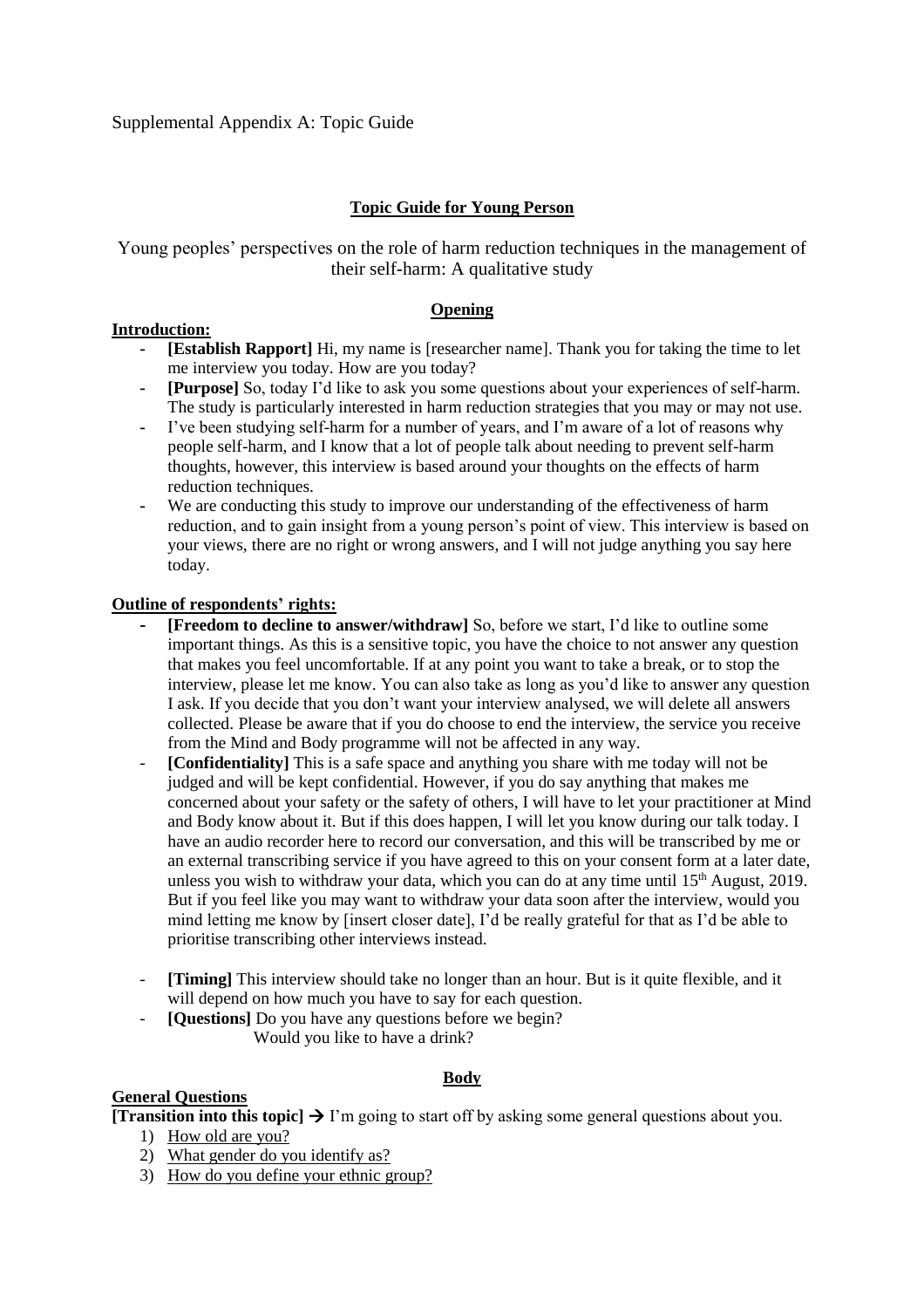- 4) Approximately, how long have you been going to Mind and Body?
	- a. How often do you attend?
	- b. How are you finding the programme?

#### **Experiences of self-harm**

**Transition into this topic**  $\rightarrow$  Okay, thank you. Now, I'd like to ask you about your experiences of self-harm. As self-harm is quite subjective, in that people have different definitions of what self-harm means to them, could you tell me what you think of when you hear the words 'self-harm'? Remember, there are no right or wrong answers.

#### **{wait for a response}**

Okay that's great, so please know that from now on, when I say the words 'self-harm', that is the sort of behaviour I am referring to, so that its more personal to you.

- 1) Can I get your views on the function of self-harm?
- 2) When did you start self-harming?
- a. Could you tell me a little bit about why you started?
- 3) Could you tell me how often you self-harm if you still do?
- 4) Could you tell me what methods you tend to use?
- 5) Could you describe any known triggers for those behaviours?
- 6) Could you describe to me how harming yourself makes you feel?
- 7) When you first started feeling urges to harm yourself, did you seek any help/tell anyone?
	- a. *[If yes]* From whom/what services?
	- b. *[If no]* Why not?
- 8) I understand these questions may not be easy to answer, are you okay to continue?

### **Harm-reduction**

**[Transition into this topic]**  $\rightarrow$  **Thank you. Now I'm going to ask you about your experiences of** harm-reduction techniques…and when I talk about harm reduction I mean interventions that acknowledge that you self-harm as a way to cope, so rather than telling you to stop self-harming all together, they aim to reduce the physical damage caused. This may include teaching you about proper wound-care and how to spot/stop infections, learning about the anatomy, sterilising equipment you may use, and teaching alternative harming techniques such as pinging an elastic band on your skin, squeezing ice cubes, or punching a wall covered by a pillow to cope with distress rather than hurting yourself in a more extreme way. So, you continue to harm, but these techniques help to lessen the damage done.

- 1) Are you familiar with harm reduction techniques?
	- a. *[If yes]* Where did you learn about these techniques?
	- b. *[If no]* Were there any techniques that you have heard about before this interview?
- 2) What are your views of these?
	- a. What do you think about techniques such as learning to properly clean wounds and stopping infections being taught to others?
	- b. Do you think that these interventions that recognise the function of self-harm are accepted by professionals?
	- c. Can you summarise the effectiveness of these techniques in your own opinion?
- 3) Can you think of any harm reduction strategies that you have tried in the past?
	- a. *[If yes]* Could you give me some examples of some you've used?
		- **i. Out of these, can you describe any you felt were particularly useful/any you like to do?**
		- ii. *[If yes]* Can you think of any reasons why this/these were useful for you?
		- iii. How do you feel after you use a harm-reduction strategy?
		- **iv. Can you tell me if there are any that made your feelings worse?**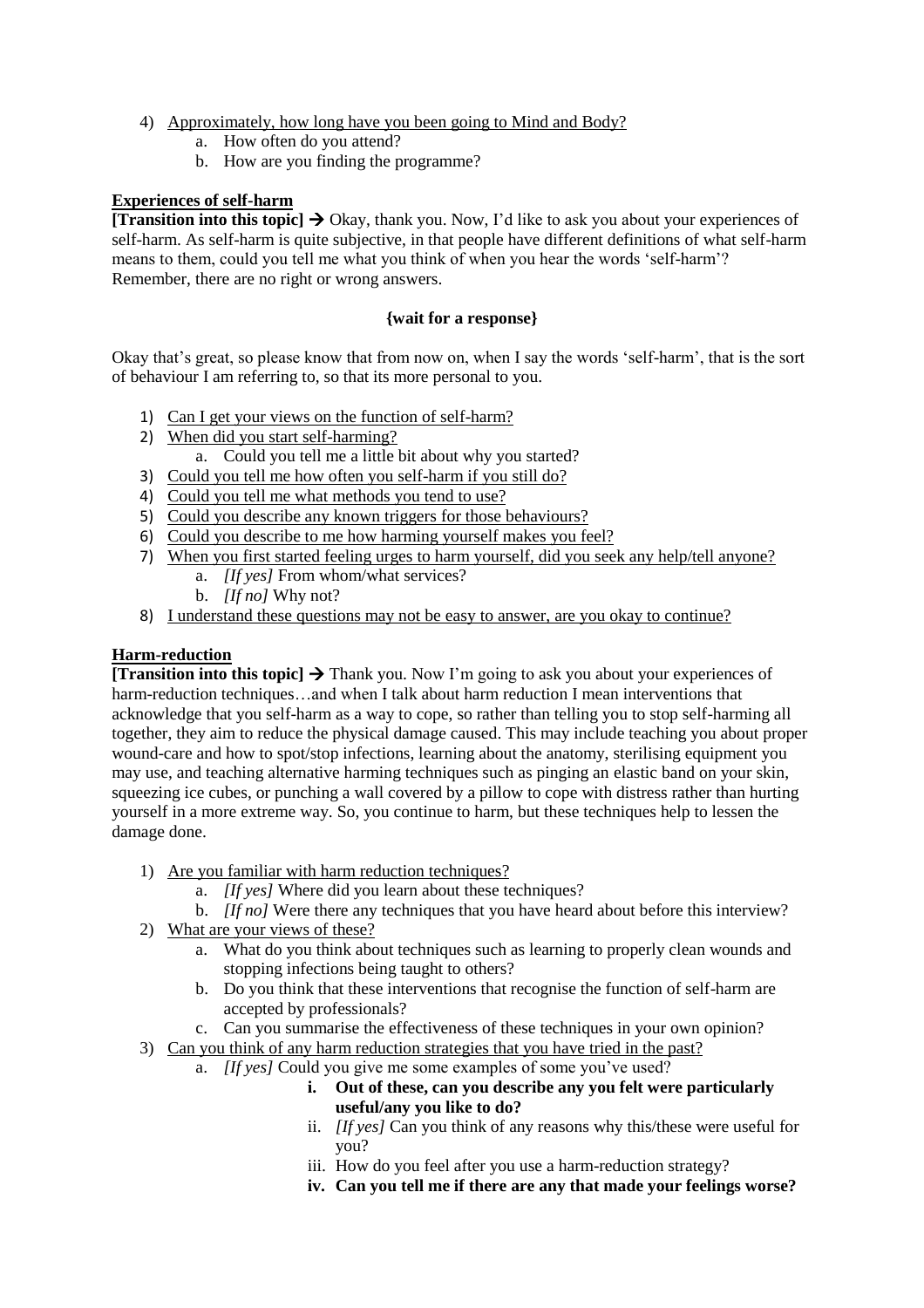- v. *[If yes]* Can you think of any reasons why this/these weren't useful for you?
- vi. Can you tell me any that you don't use?
- b. *[If not]* Would you like some more examples to help with this question?
- 4) Are there any that you may want to use in the future?
	- a. *[If yes]* Can you give me any examples that come to mind?
		- i. What is it about this/these technique(s) that makes you want to give it/them a try?
	- b. *[If no]* Can you tell me why you may not want to give them a try?
- 5) If a friend of yours were to try some of these techniques, how do you think you'd feel about this?
	- a. *[If yes]* Why?
		- i. Are there any techniques in particular that you would suggest to them?
	- b. *[If no]* Why not?
- 6) Since becoming aware of harm reduction techniques, have you noticed any changes in the way you self-harm?
	- a. *[prompt]* Do you self-harm more or less or the same amount for example?
	- b. Could you tell me more about this?
- 7) Do your parents know that you use harm-reduction techniques?
	- a. *[If yes]* What are their views on this?
	- b. *[If no]* Is this something you'd be comfortable sharing with them?
- 8) In your opinion, are there any negatives about such harm-reduction techniques?
	- a. Teaching information such as anatomy, where is safer/dangerous to cut is quite controversial, can you give me your view on this?
- 9) In your opinion, are there any positives about such harm-reduction?
- 10) At the moment, harm reduction strategies are not widely used in the community, in fact they are still discouraged, can you think of any reason why this may be the case?
	- a. *[Provide prompt if needed]* so, in other outpatient programmes, or communitybased groups for other people who also self-harm or have depression
- 11) Harm reduction techniques are criticised by some practitioners, and some interventions shy away from it, as it can be seen as encouraging a less harmful form of self-harm rather than discouraging it completely, can you tell me your views on this?
	- a. Which way do you feel is the best approach for someone who is struggling with selfharm (harm reduction or prevention)?
- 12) What do you think of harm reduction techniques being taught within other community services to help other young people?
	- a. *[If they answer positively or negatively]* Why do you think this?
	- b. *[If they don't know/aren't sure – potentially rephrase the question]* In an ideal world, would harm reduction techniques be used in other community services?
- 13) Can you think of any way that the teaching of harm-reduction techniques could be improved?
- 14) Do you think the teaching of harm reduction may reduce or increase stigma around selfharm?
- 15) Do you think the teaching and acceptability of harm-reduction techniques may affect help seeking behaviours in young people who are struggling, if at all?

## **Closing**

**[Summarise]** Ok, so that's the end of the interview. We've talked a lot about your experiences of self-harm, and how harm reduction strategies work or may not work for you. *[briefly summarise the key points discussed by YP].*

**[Maintain rapport]** I understand this may be an uneasy topic for you, so I really appreciate your participation.